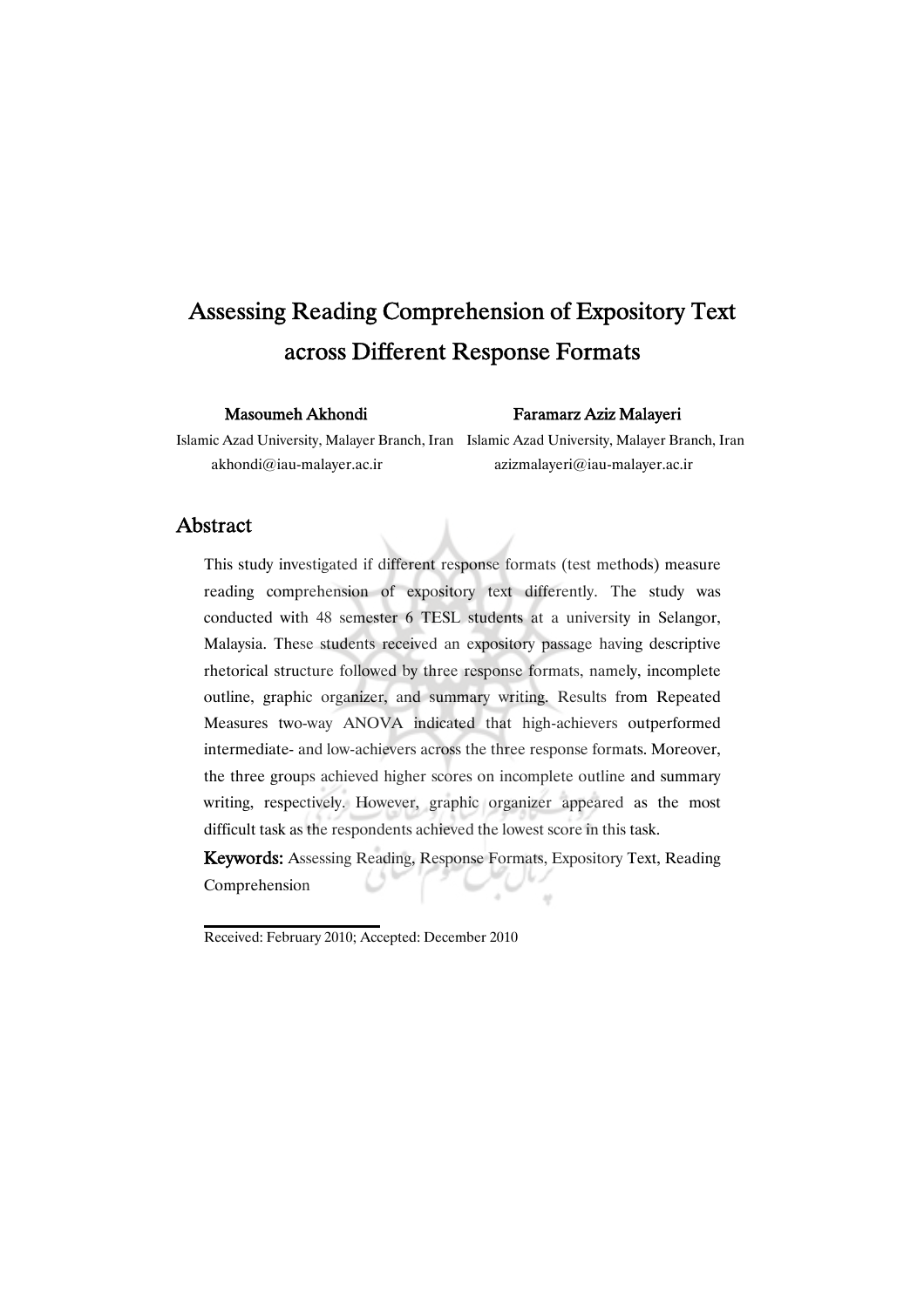### 1. Introduction

Reading is not a unifaceted skill that can be measured by a single test method. It is a multi-component ability which calls for a variety of response formats (test methods) to measure this multivariate skill properly (Akhondi, 2011).

Reading as a multi-factor skill involves a complex combination and integration of a variety of cognitive, linguistic, and non-linguistic skills (Nassaji, 2003). Among the many existing variables that are considered affecting language test performance, one central issue is the effect of response formats (test methods) on test performance (Alderson, 2000; Bachman and Palmer, 1996; Brantmeier, 2006; Buck, 2001). There has been an ongoing debate in the reading research literature for the last two decades to locate the best response format (test method) as the best instrument to measure the knowledge of text structure or reading comprehension in all.

Despite the fact that the importance of the knowledge of text structure is widely recognized in reading research and instructional practice, it is not yet clear in reading assessment research how best to assess this knowledge (Alderson, 2000). Fletcher (2006) identified three issues that are practically important for the measurement of reading comprehension, namely: the nature of the text, how reading comprehension is assessed, and individual differences. Many factors affect success or failure during comprehension of expository texts. Reader's characteristics, background knowledge, text properties, awareness of text structure, and the instructional context in which reading takes place are just a few (Carrell, 1992; van den Broek, Fletcher, and Risden, 1993; van den Broek and Kremer, 1999; Williams, 2005; Nassaji, 2007; Kendeou and van den Broek, 2007). Although these factors have often been studied in isolation, it is their interactions and interdependencies that provide important information about naturalistic text comprehension (Raap and van den Broek, 2005).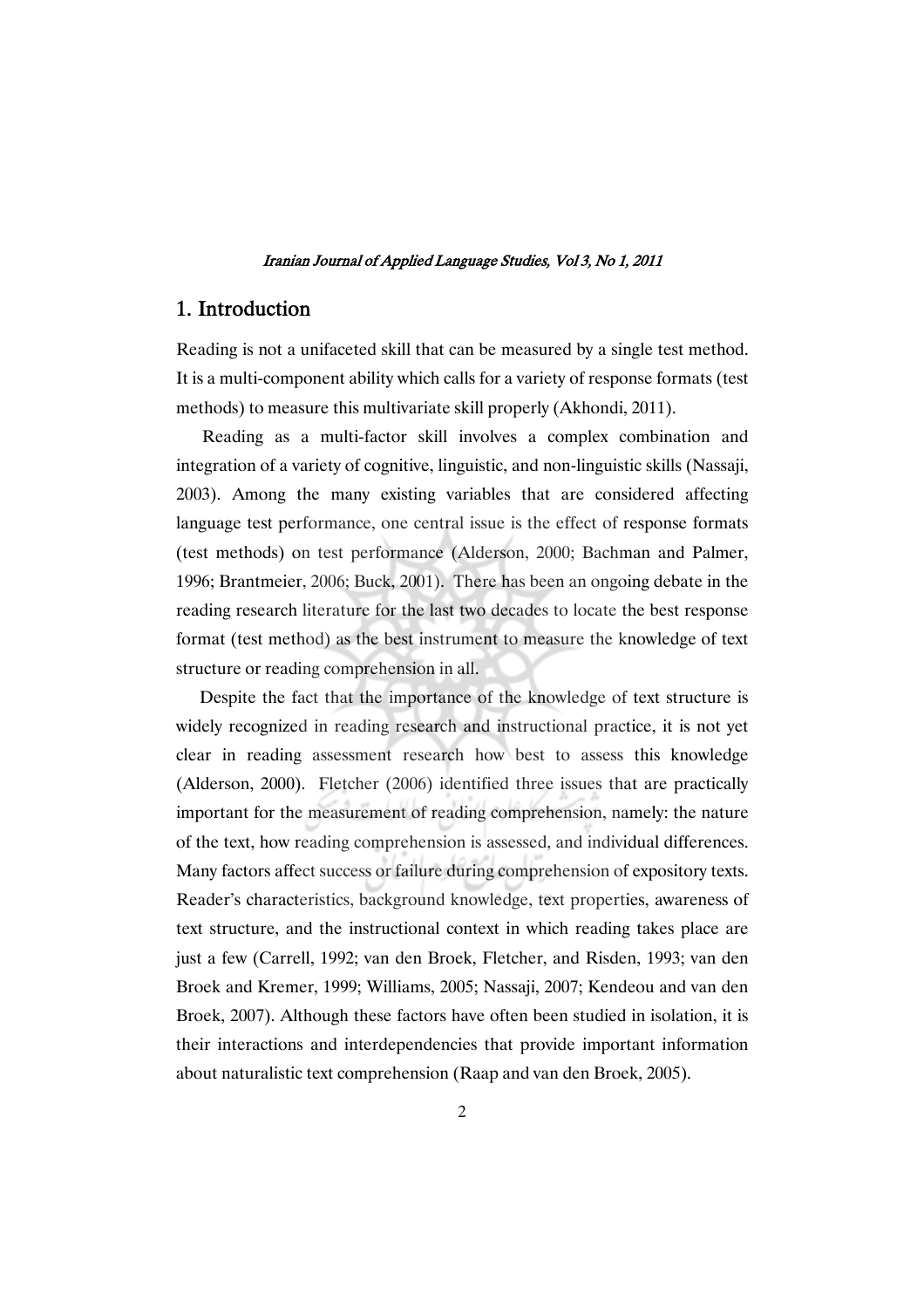In a study, Kendeou and van den Broek (2007) investigated the effect of prior knowledge and text structure on cognitive processes during comprehension of scientific texts. They found out that readers adjust their processing as a function of the interaction between prior knowledge and text structure. Furthermore, the results showed that readers' memory for the text was affected by differences in their prior knowledge, independently of text structure. As Pearson and Hamm (2005) summarized, early research identified that reading comprehension involved multiple components that would appear depending on the formats used to present the material to be read and the manner in which the person was asked to indicate their understanding of the material that was read. As Francis et al. (2006) argue any single onedimensional attempt to assess reading comprehension is inherently imperfect.

From the psychometric view of Francis et al., differences across methods used to measure reading comprehension can be interpreted as degrees of how well different indicators identify one or more latent variables that make up reading comprehension. Johnson, Jenkins, and Jewell (2005) have emphasized the same viewpoint. They believe that reading is a multicomponential ability, which needs to be assessed by a multidimentional test or a set of test formats each of which assesses one dimension of reading ability. Williams et al. (2009) argue that the text structure program is successful when comprehension is evaluated on tasks requiring both spoken and written responses.

Despite this historical emphasis, many modern approaches to the assessment of reading are one-dimensional, with little variation in the material the person reads and relatively narrow response formats that do not vary within the test (Fletcher, 2006). Different test formats such as summary tasks, outlines, and graphic organizers have been proposed for use in reading classrooms to enhance learners' awareness of text structures. These test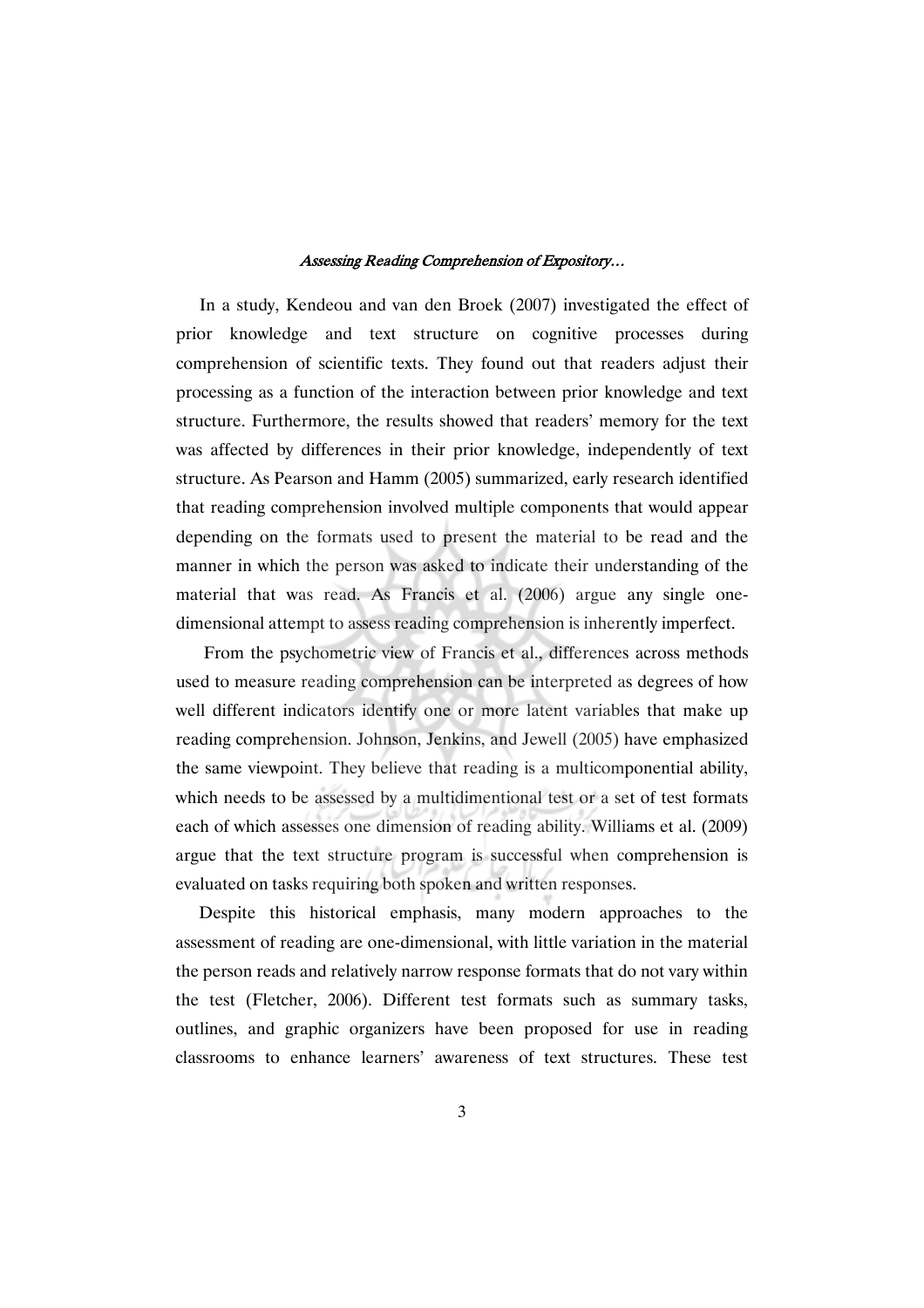formats assess the extent to which students have achieved knowledge of text structure (Grabe and Stoller, 2002). To assess reading comprehension, some tests rely almost exclusively on multiple-choice, others on fill-in-the-blank (cloze), and others on retells. Many reading research studies investigating the nature of this knowledge have used recall protocols as a measurement instrument (Aulls, 1975; Carrell, 1992; Meyer, Brandt, and Bluth, 1980). The drive for high reliability, especially on high-stakes assessments, often leads to significant restrictions of both the type of material that must be read and the response formats. As Cutting and Scarborough (2006) believe, the inferences that are made about how well an individual person comprehends written material vary depending on how it is assessed. As Fletcher (2006) believes, the assessment of reading comprehension is difficult because it is not an overt process that can be directly observed. Rather, only the products of the process of comprehension are observed, and an inference is made about the nature of the processes and the quality of comprehension. Assessing reading comprehension is challenging, because it is a complex and multiply determined outcome (RAND Reading Study Group, 2002). The RAND Group also believe that inferring how well a person comprehends is the real problem in measuring reading (and language) comprehension. This would be achieved when the researcher uses different kinds of texts and test formats together, because each of these measure different aspects of reading ability and sources of reader's failure in reading will be distinguished (Fletcher, 2006).

With the acknowledgement to these efforts, it is necessary to note that there have been few attempts to compare the effectiveness of the three response formats (incomplete outline, graphic organizer, and summary writing) in measuring the knowledge of text structure. It, therefore, remains to be investigated whether these three response formats reveal different results of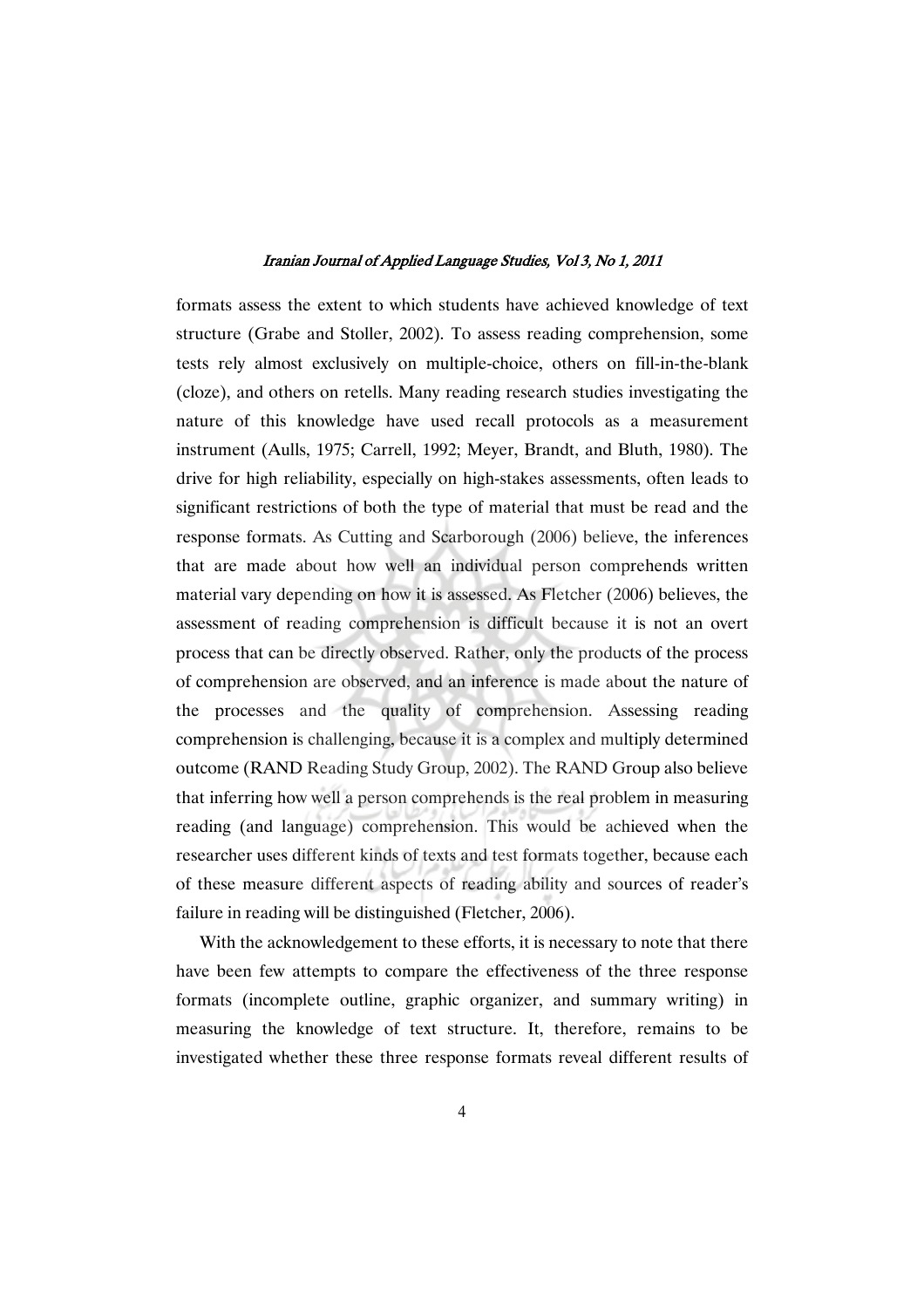the comprehension of the same expository text at different levels of proficiency. Hence, the present study addresses the following research question: do the students of similar proficiency perform differently in different response formats?

### 2. Expository Text Structure

Expository or "informational" texts convey and communicate factual information. These texts contain more unfamiliar vocabulary and concepts, and fewer ideas related to here-and-now, and less information directly related to personal experience (Hall et al., 2005). Both narrative and expository texts have hierarchical structures (Meyer and Poon, 2001); however, narrative texts tend to follow one structural pattern (story grammar), whereas; multiple text structures are used in expository texts. Basic structural patterns include description, sequence, problem/solution, compare/contrast, and cause/effect (Meyer and Freedle, 1984). The bulk of previous L2 research on the knowledge of expository text structure revealed that among the five text structures proposed by Meyer and Feedle (1984), cause/effect appears as the most difficult rhetorical structure to be identified by the respondents, while description and sequence structure appear as the easiest structure to be probed. Meyer's method of text structure analysis, or the content structure analysis model (Meyer, 1975), arranges the information in a text into a hierarchy. The ideas at the top of the content structure tree represent the main ideas of the text while the ideas at the bottom of the tree represent details. Competent readers are normally able to identify the main idea of the passage followed by the major ideas, and the related supporting details. The proficient readers are successful in discovering the underlying rhetorical structure of the passage, different levels of ideas, and their interrelationships properly.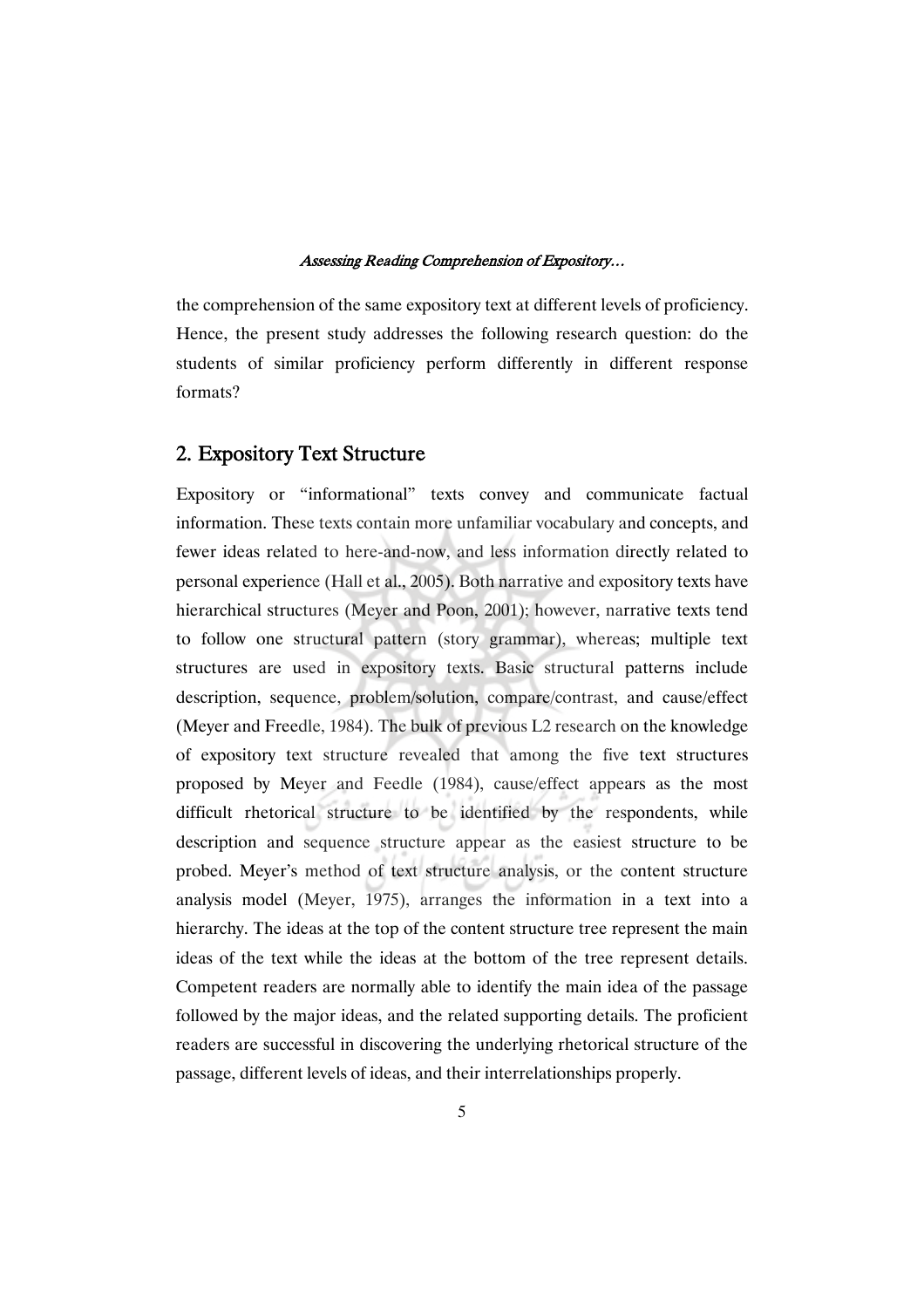### 3. Response Formats

Response format is defined as: "the way in which the response is produced, for instance selected, limited production, and extended production (short answer, summary writing, multiple choice, etc.)" (Bachman and Palmer, 1996). These different response formats have all been used in measuring reading comprehension as a major module of language ability. Bachman's Models of Language Ability (Bachman, 1990; Bachman and Palmer, 1996) have emphasized the role of response format (expected response). He maintains that these characteristics constitute a major theoretical foundation for his model.

Reading researchers have argued that different test formats seem to measure different aspects of language ability (Graesser, Hoffman, and Clark, 1980; Kintsch and Yarbrough, 1982; Lewkowicz, 1983; Reder and Anderson, 1980; Shohamy, 1984; Shohamy and Inbar, 1991; Kobayashi, 1995, 2002; Cutting and Scarborough, 2006; Francis et al., 2006). The multiple-choice format, for example, has been heavily criticized because it seems that test takers can guess the right answer without fully understanding the reading passage (Nevo, 1989; Katz, Lautenschalger, Blackburn, and Harris, 1990; Royer, 1990; Weir, 1993). The use of alternatives to multiple-choice formats has been proposed by language testers (e.g., Brown and Hudson, 1998) and their test validity has been examined. Kobayashi (1995, 2002) scrutinized the effects of text organization and response format on second language learners' performance in reading comprehension tests. She argues that there is interaction between text organization and test format and this interaction significantly affects students' performance on reading comprehension tests. Moreover, she continues to argue that more proficient learners achieved higher scores in summary writing and open-ended questions when texts were more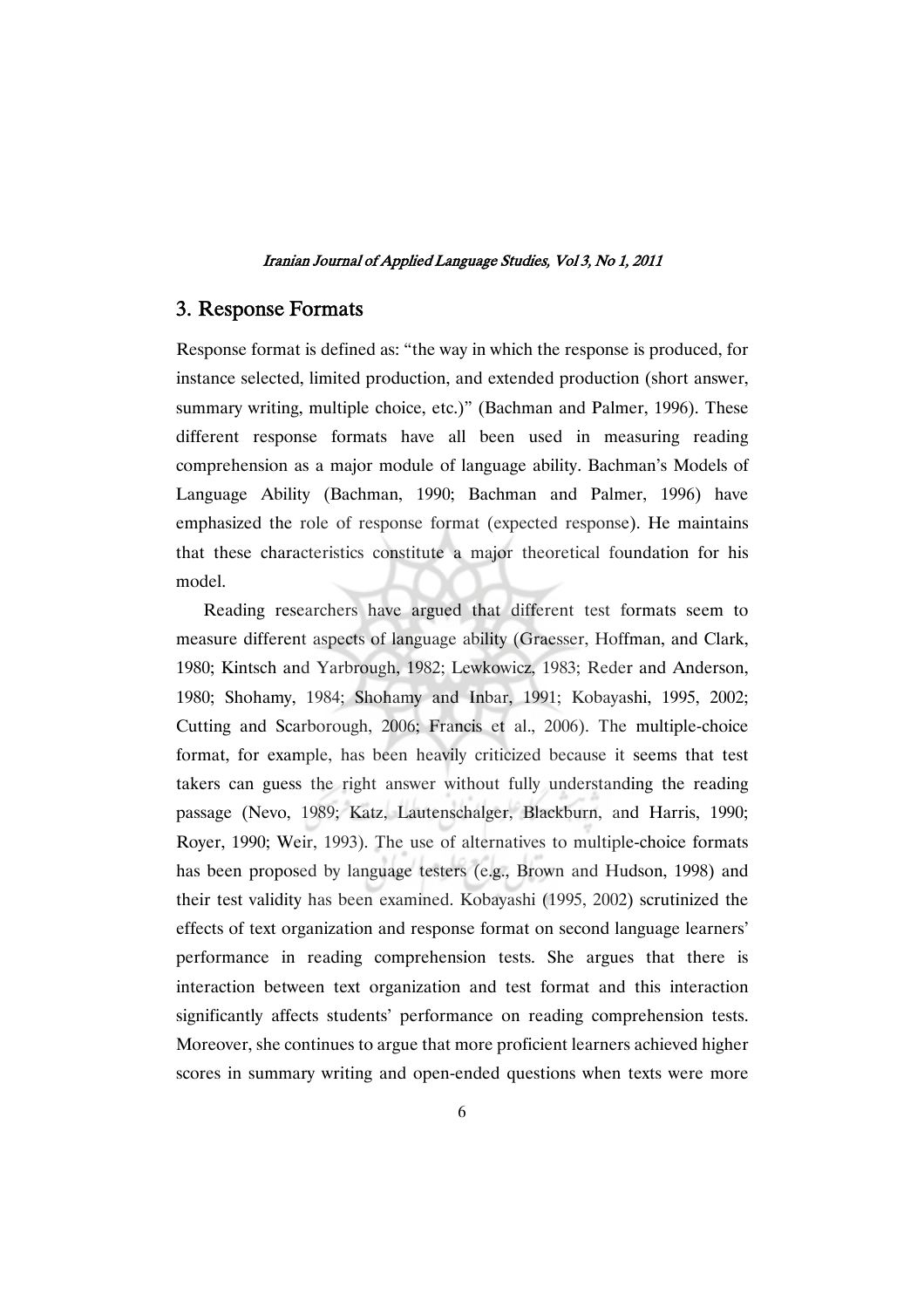clearly organized. Many studies on reading assessment experienced different techniques –with their potential merits and demerits– which might be used to assess reading comprehension; however, Alderson (2000) believes that: "no single test method can fulfil all the varied purposes for which we might test" (p. 203). He continues to argue that it would be naive to assume that because a test method is widely used it is therefore 'valid'. This conclusion can be drawn out of Alderson's discussion on test method that it is wise to examine all the research in that specific field and not that which shows the benefits of a given method. Moreover, it would be more reasonable to use multiple measures (test methods) to assess an ability in order to draw more valid and accurate results of the variable of interest because each test method measures a specific aspect of language ability.

### 4. The Purpose of the Study

The present study is planned based on an ex post facto design in the way that the researchers manipulated the response formats and investigated the probable consequences of this manipulation on students' reading comprehension performance. The participants have already been measured on their reading proficiency through a standardized reading comprehension test in order to make their performance comparable in three levels of proficiency across the three response formats. In other words, the students' ranking from the high-achievers to low-achievers is applied to discuss the mean differences of three response formats between the three groups of skilled to less-skilled students. The current study addresses the following research question: *do the* students of similar proficiency perform differently in different response formats? This main research question could be expanded into three specific research questions as follows: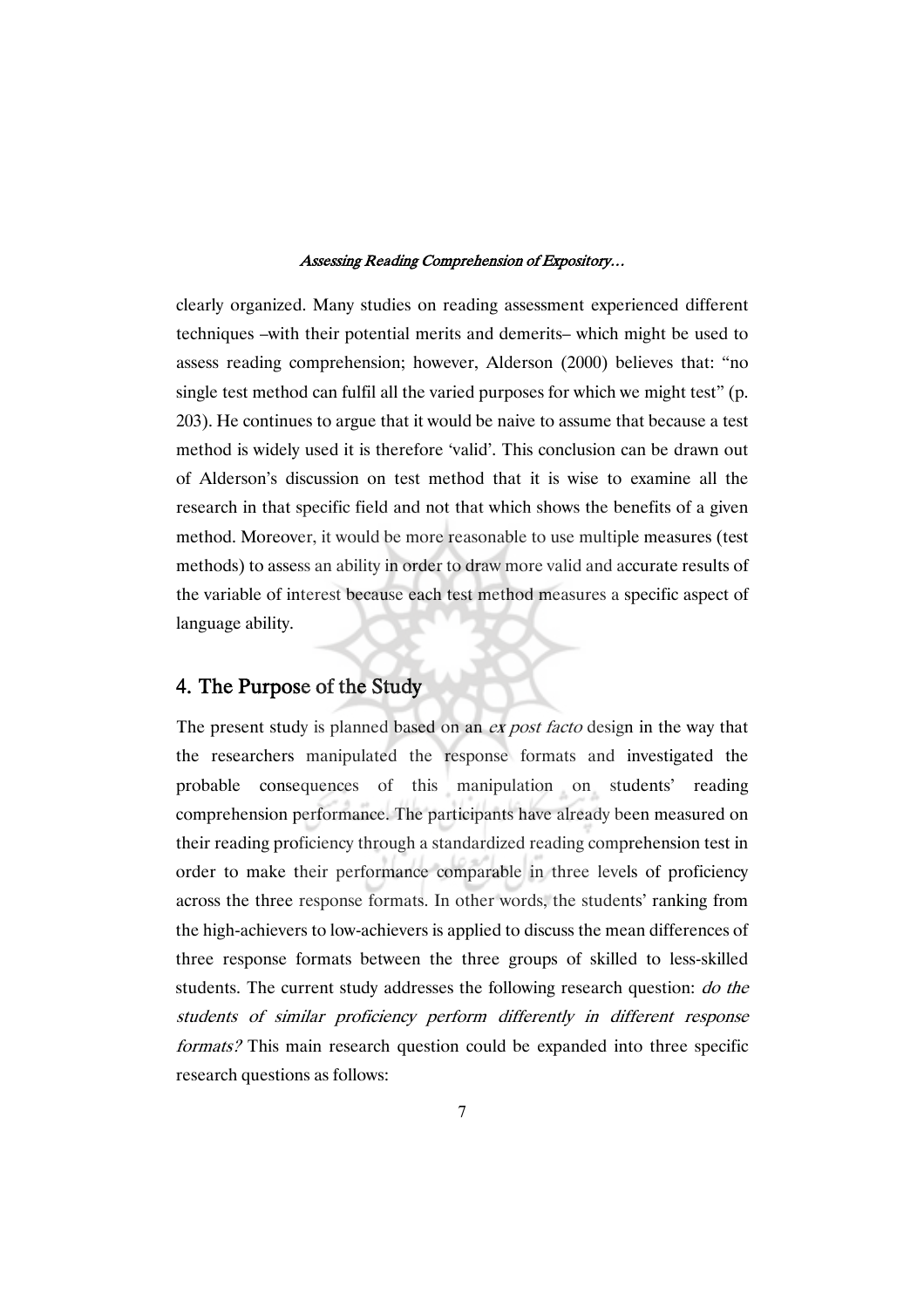- 1. Is there any significant main effect of reading proficiency on the students' performance across the three response formats? (Treatment main effect)
- 2. Is there any significant main effect of response formats (Test method effect) on the students' performance across the three response formats? (Trial main effect)
- 3. Is there any significant interaction effect of response formats and reading proficiency on the students' performance across the three response formats? (Interaction effect)

# 5. Methodology

# 5.1. Participants

The participants in this study were 48 undergraduate TESL students. The researchers selected these students because it is hypothesized that they have had the maximum exposure to the academic reading texts and their reading ability had already been developed to some extent. As Hall et al. (2005) argue, the amount of experience that the students receive with expository texts certainly impacts their ability to deal effectively with this type of text. Substantial experience with a genre is necessary for knowledge of that genre to develop (Duke, 2000).

$$
\mathcal{C}^{(1)} \rightarrow \mathcal{C}^{(2)} \rightarrow \mathcal{C}^{(1)}
$$

# 5.2. Procedures

The participants completed the reading tasks in a single session that lasted for approximately 2 hours. The reading passage was about the initial period 1800- 900 B.C. This passage was a descriptive passage in which it discussed the ways the Indian American changed their way of life in this period. The tasks were ordered the same way for all of the participants, having the summary writing as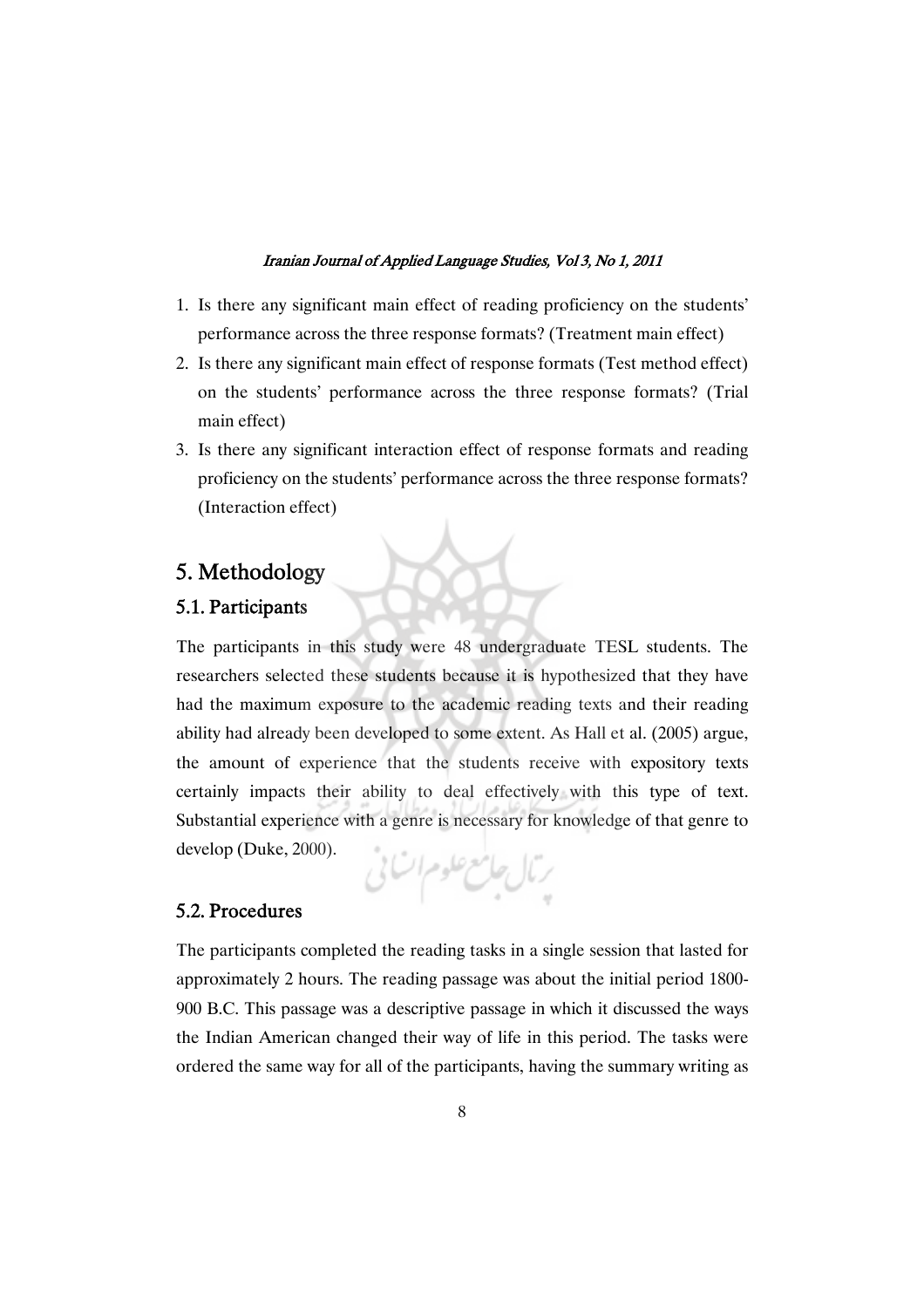the first task followed by graphic organizer and incomplete outline. The reading proficiency test had been used to assess the students on their academic reading ability in individual session prior to the session they took the three test tasks to measure the text structure knowledge and reading comprehension of the expository text.

### 5.3.Materials

### 5.3.1. Reading Proficiency Test

In order to make the participants' performance comparable across the three response formats, a standard reading proficiency test (MUET), Malaysian University English Test, comprised of 50 multiple-choice reading comprehension items was administered. MUET has been standardized within Malaysia and its validity has been established since its debut in 2000. Ever since, the test bank has been updated, calibrated and refined to assure dependable test scores for the Malaysian tertiary education (Arshad, 2004). Statistical analysis confirmed that there was a significant difference among the respondents in three levels of reading proficiency  $[F (2, 45) = 3.875, P = .028]$ . Furthermore, the results of post-hoc comparison revealed that the significant difference could be found between the high-achievers and low-achievers (P=.008), but no statistical significant difference existed between the high- and intermediate-achievers  $(P=.05)$ , as well as the intermediate- and low-achievers  $(P=.212)$ .

### 5.3.2. The Summary Task

The first task was a summary task. In this task, examinees wrote a summary of the text in English. The examinees were asked to write a well-organized paragraph that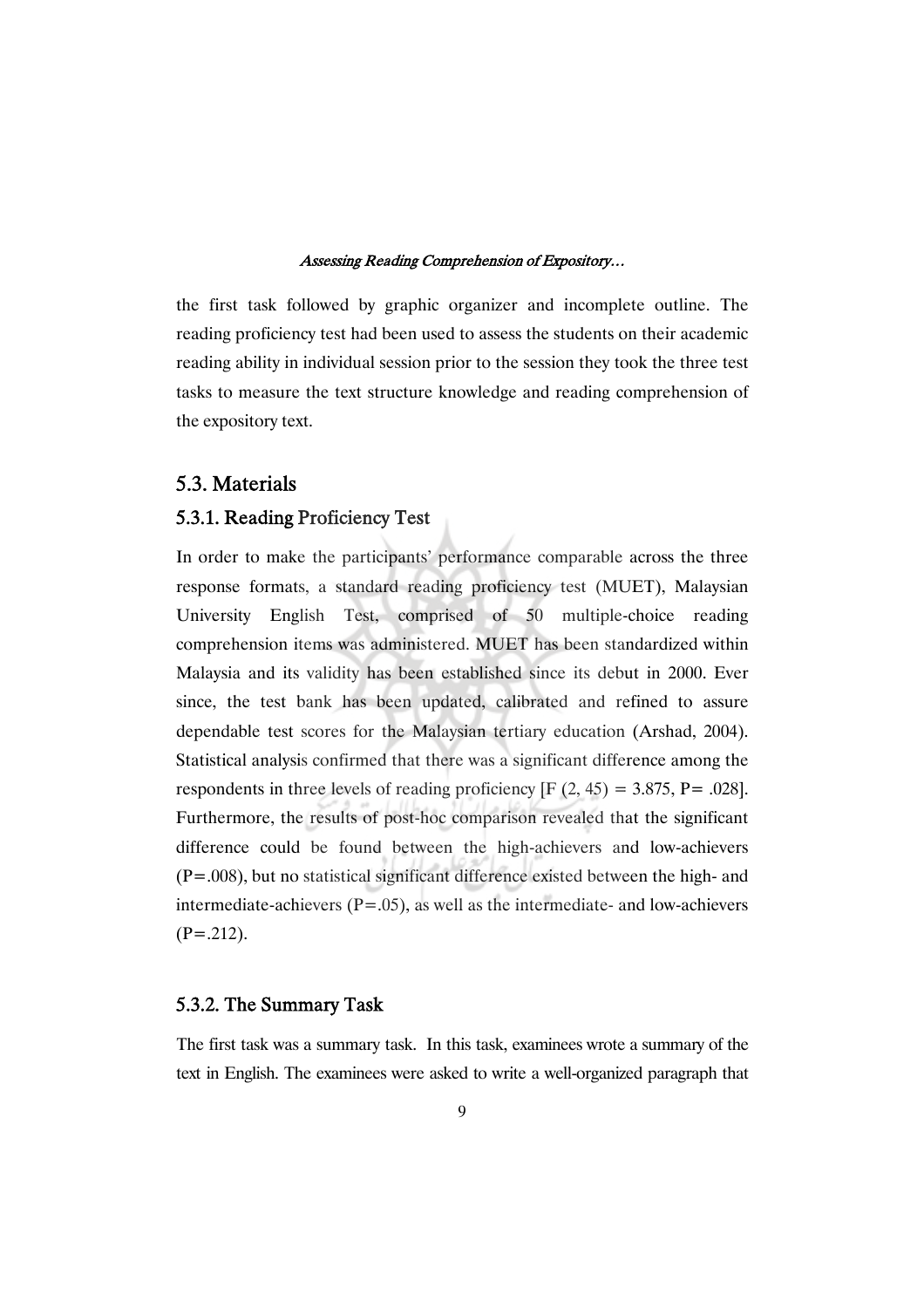was no longer than 200 words. They were also told that their summaries should not exceed the space provided on the answersheet. The instructions of the task stated that the summary should include the overall main idea of the passage, the major ideas that the passage covers, and the supporting details of the major ideas. The examinees were also told in the task instructions that their summary would be scored based on how well they have recognized the hierarchy of the ideas in the text, not on grammatical accuracy.

### 5.3.3. The Graphic Organizer Task

The second task was a graphic organizer task. In this task, examinees filled in a table with their own words about the overall main ideas of the reading passage, the major ideas that the passage covered, and the supporting details that support those major ideas. The examinees put each major idea in the left column and then put the supporting details of that major idea in the right column. The answers could be written in phrases or in complete sentences. It was hypothesized that the examinees need to be sensitive to the hierarchy of ideas presented in the reading passage and be able to distinguish different levels of ideas (the overall main idea, the major ideas, and the supporting details) in order to successfully perform this task.

### 5.3.4. The Incomplete Outline Task

The final task was an incomplete outline task. In this task, the examinees completed a partially blank outline with appropriate major ideas and supporting details from the reading passage. The hierarchy of the ideas in the outline was signalled by Roman numerals, capital letters, and Arabic numerals. Each notation represented levels of ideas ranging from the most to the least important. In other words, Roman numerals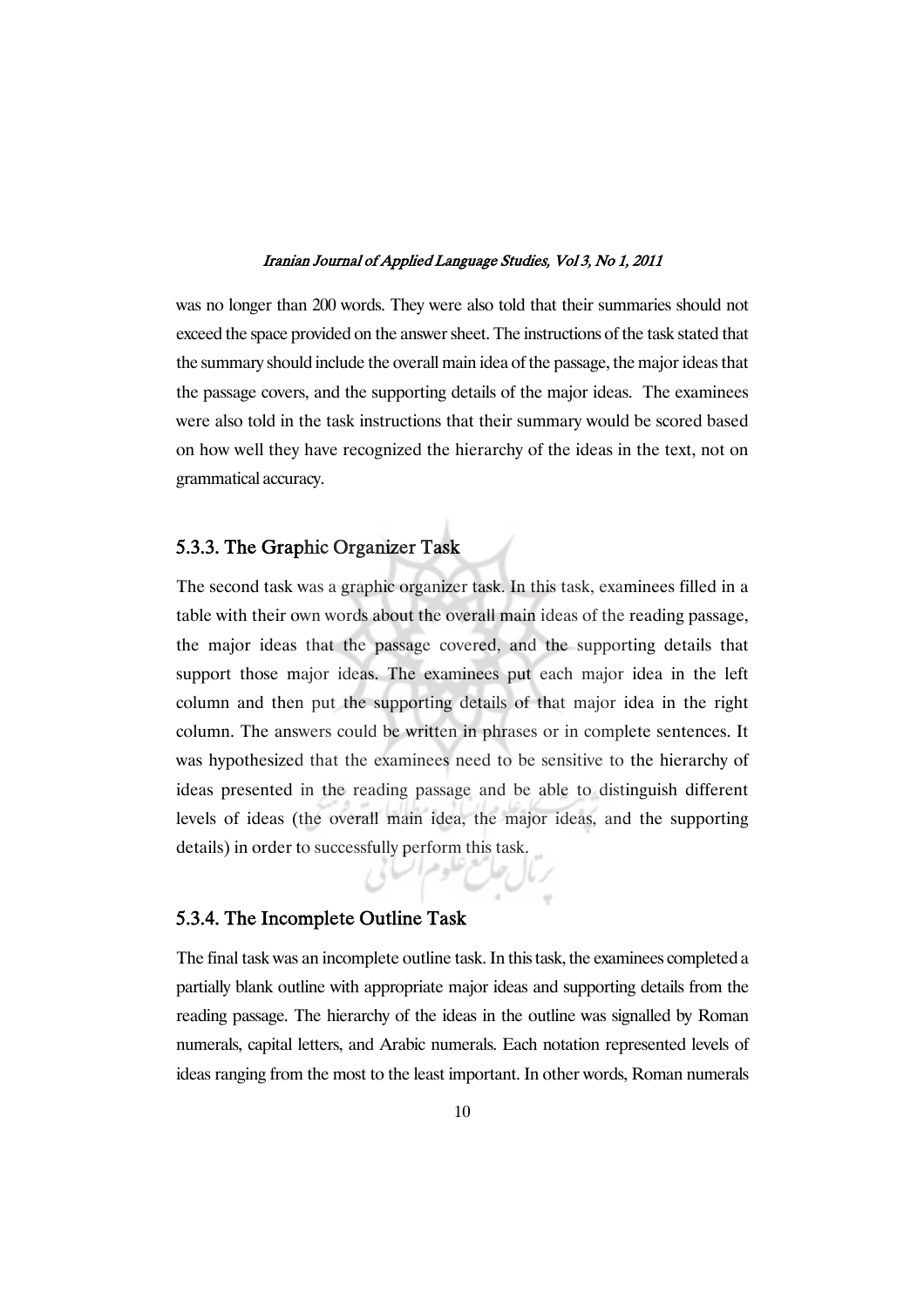represented the most important main ideas while the capital letters represented the major ideas and Arabic numerals represented the supporting details in the text. It was hypothesized that the examinees need to use their knowledge of text structure to determine the answer for each blank on the outline.

# 6. DataAnalysis

In order to test the hypotheses formulated on the differences across the three levels of reading proficiency and the three response formats, the test of General Linear Model (GLM) Repeated Measures Two-Way ANOVA was used. The hypothesis formulated for the present research tested the significant difference between the three groups of achievers in their performance in different reading comprehension test formats. It is assumed that the test is capable enough to reveal the variation observed across the 3×3 interrelationships across the levels of the Independent and the Dependent variables. The rationale behind using Repeated Measures two-way ANOVA is to precisely locate the differences of participants' performances due to their levels of proficiency across the three test formats. However, the descriptive statistics for the 3×3 levels of the factors reveal the differences among the three proficiency levels across the response formats.

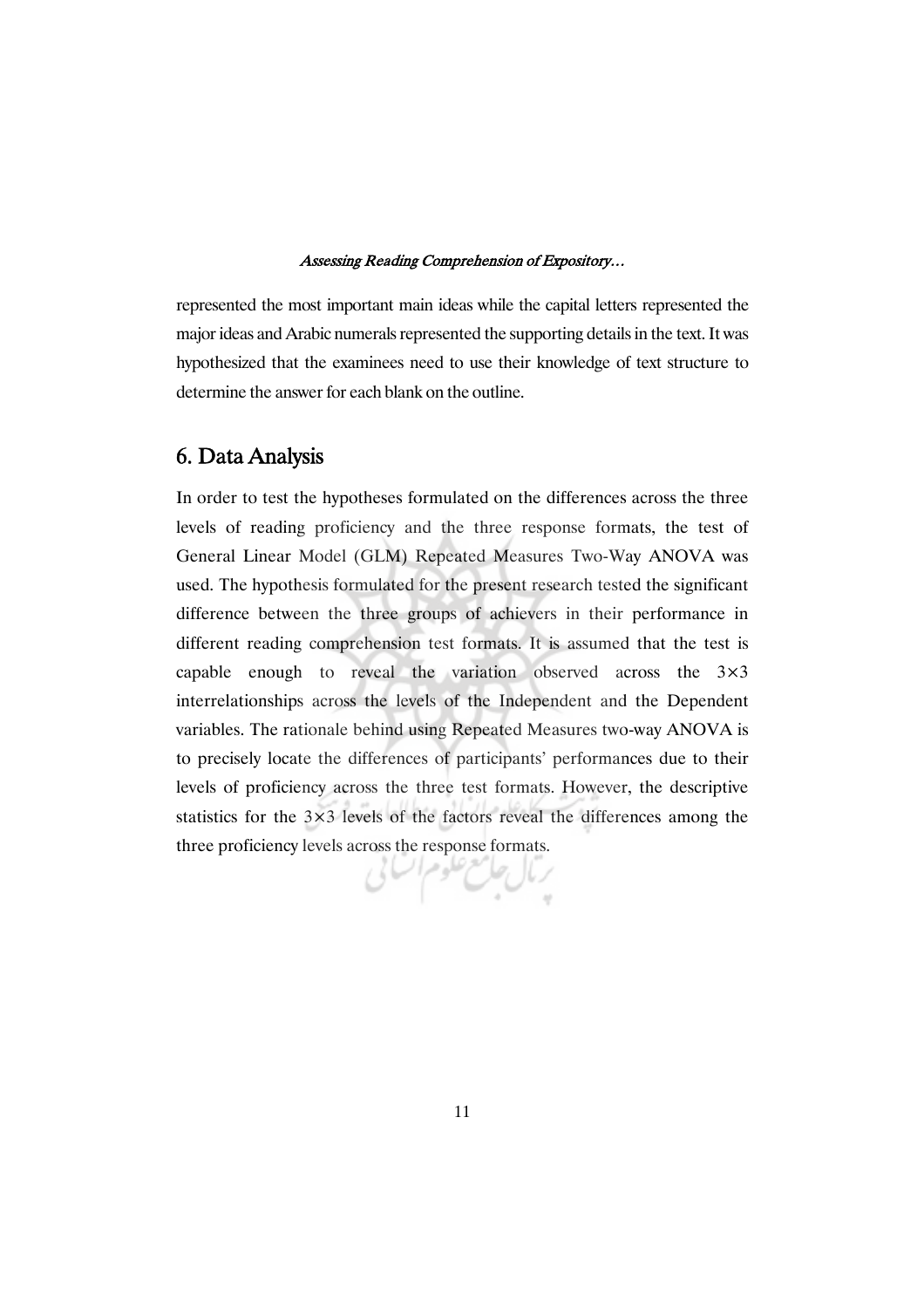| $\frac{1}{2}$ and $\frac{1}{2}$ and $\frac{1}{2}$ are $\frac{1}{2}$ and $\frac{1}{2}$ are $\frac{1}{2}$ and $\frac{1}{2}$ are $\frac{1}{2}$ and $\frac{1}{2}$ are $\frac{1}{2}$ |                   |       |                |    |  |  |
|---------------------------------------------------------------------------------------------------------------------------------------------------------------------------------|-------------------|-------|----------------|----|--|--|
| <b>Test Formats</b>                                                                                                                                                             | Proficiency Level | Mean  | Std. Deviation | N  |  |  |
| Incomplete Outline                                                                                                                                                              | 1                 | 90.25 | 11.67          | 8  |  |  |
|                                                                                                                                                                                 | 2                 | 73.26 | 19.45          | 26 |  |  |
|                                                                                                                                                                                 | 3                 | 70.64 | 21.28          | 14 |  |  |
|                                                                                                                                                                                 | Total             | 75.33 | 19.84          | 48 |  |  |
| Graphic Organizer                                                                                                                                                               | 1                 | 67.12 | 19.23          | 8  |  |  |
|                                                                                                                                                                                 | 2                 | 64.65 | 19.63          | 26 |  |  |
|                                                                                                                                                                                 | 3                 | 58.92 | 11.57          | 14 |  |  |
|                                                                                                                                                                                 | Total             | 63.39 | 17.50          | 48 |  |  |
| <b>Summary Writing</b>                                                                                                                                                          | 1                 | 80.37 | 12.21          | 8  |  |  |
|                                                                                                                                                                                 | $\overline{c}$    | 68.65 | 16.14          | 26 |  |  |
|                                                                                                                                                                                 | 3                 | 60.92 | 15.43          | 14 |  |  |
|                                                                                                                                                                                 | Total             | 68.35 | 16.36          | 48 |  |  |

Table 1: Descriptive Statistics (Proficiency levels\* Test formats)

1= high-achievers 2= intermediate-achievers 3=low-achievers

Results from descriptive statistics indicated that the mean score for highachievers on incomplete outline test  $(N=8, M=90.25, SD=11.67)$  was significantly different from the two other groups of intermediate-achievers  $(N=26, M=73.26, SD=19.45)$  and low-achievers  $(N=14, M=70.64,$ SD=21.28). Comparing the results of incomplete outline task with the other two tasks revealed that the three proficiency groups performed well on incomplete outline task, while the weakest performance for the three groups was observed on graphic organizer task  $(M_{high}=67.12, SD_{high}=19.23;$  $M_{\text{intermediate}} = 64.65$ ,  $SD_{\text{intermediate}} = 19.63$ ;  $M_{\text{low}} = 58.29$ ,  $SD_{\text{low}} = 11.57$ ). If we consider these three response formats on a continuum, incomplete outline task and graphic organizer task could be placed at either extreme of this continuum. In other words, at one extreme, there is incomplete outline task with the highest performance mean score for the three groups while at the other extreme of this continuum graphic organizer task is located with the lowest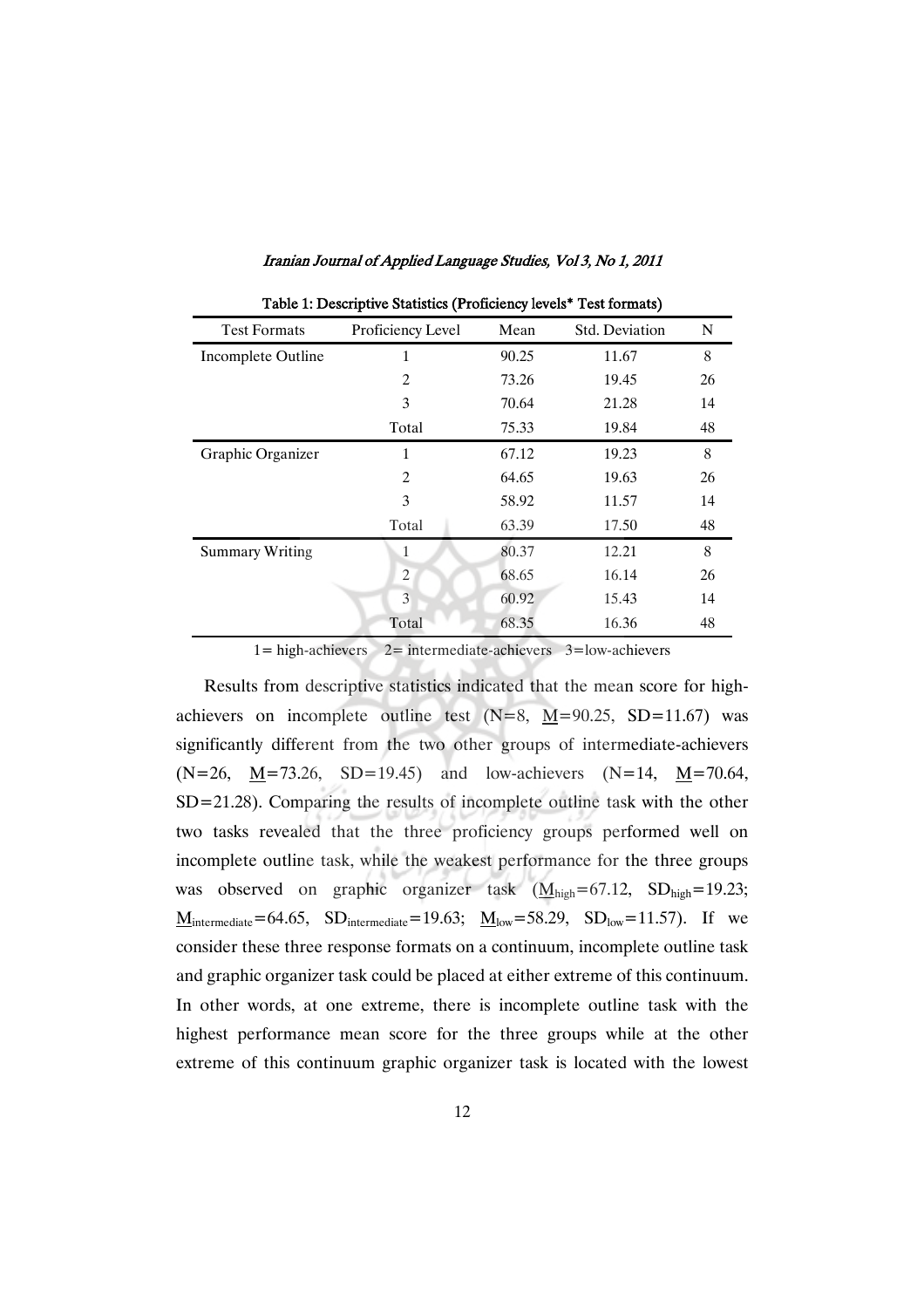performance mean score for the three groups. However, the summary writing task stands somewhere in the middle of this continuum with medium mean score for the three groups  $(M_{\text{high}}=80.37, SD_{\text{high}}=12.21; M_{\text{intermediate}}=68.65,$  $SD_{intermediate} = 16.14; M_{low} = 60.92, SD_{low} = 15.43).$ 

Mauchly's test of sphericity is used to test meeting the assumptions of univariate models and tests of within-subject effects, as illustrated in Table 2.

A finding of non-significance value (P=.121>.05) corresponds to concluding that sphericity assumption is met; therefore, we can use the pooled test which is more powerful compared to the other tests.

| Within Subjects Effect | Mauchly's W | Approx. Chi-Square | S1g. |  |
|------------------------|-------------|--------------------|------|--|
| <b>Test formats</b>    | 908         | 4.225              |      |  |

Table 2: Muchly's test of sphericity

Due to the fact that the sphericity assumption is met, the values for the pooled test (Sphericity Assumed) are reported in Table 3 below.

| Sources                 | Type III Sum | df             | Mean     | F     | Sig. | Partial $\eta^2$ | Observed |
|-------------------------|--------------|----------------|----------|-------|------|------------------|----------|
|                         | of squares   |                | square   |       |      |                  | Power    |
| $#Test$ formats         | 4036.976     |                | 2018.488 | 9.607 | .000 | .176             | .978     |
| $#Test$ formats*        | 767.479      | $\overline{4}$ | 191.87   | .913  | .460 | .039             | .279     |
| Proficiency level       |              |                |          |       |      |                  |          |
| $#Error$ (test formats) | 18910.42     | 90             | 210.116  |       |      |                  |          |

Table 3: Tests of within-subjects effects (Pooled test of test format effect)

 $\alpha$ =.05  $\eta$ 2= .o1 (small effect size)  $\eta$ 2= .o6 (moderate effect size)  $\eta$ 2= .14 (large effect size), # Sphericity Assumed

As the values from the pooled test Table indicate, there are significant differences  $[F (2, 90) = 9.6, P = .000]$  in three test formats. This finding supports the descriptive statistics Table which was reported earlier in this paper. It could be interpreted that the participants in three levels of proficiency performed well in the incomplete outline task and the weakest performance was observed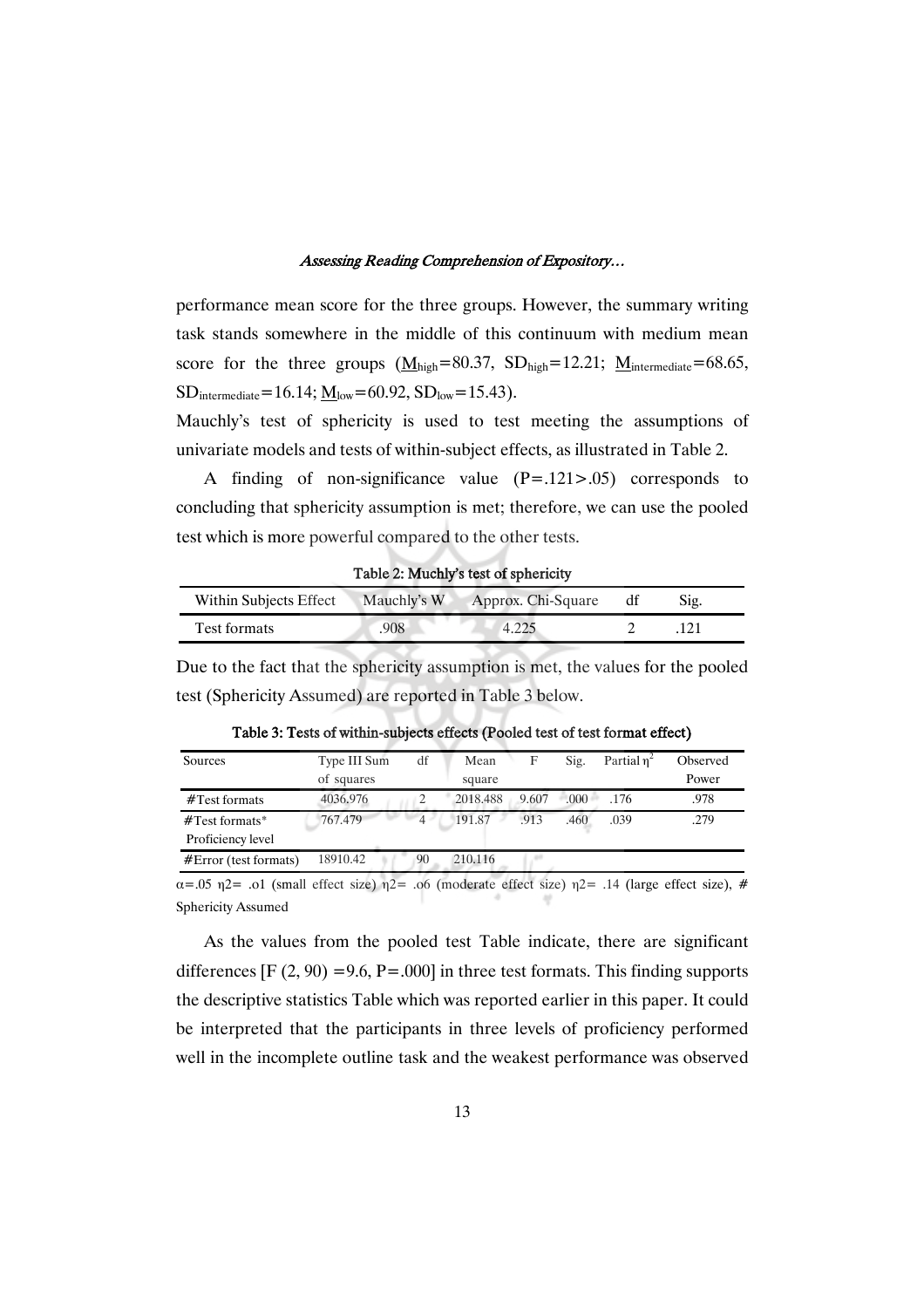in the graphic organizer task (See Table1 for further information). The effect size (partial eta squared) for the significant main effect of test formats on students' performance is considered large  $(\eta^2 = .176)$ . The results for the interaction effect of test formats and proficiency level indicated no significant difference  $[F(4, 90) = .913, P = .460]$ . Moreover, the effect size (partial eta squared) for the interaction effect of test formats and reading proficiency is considered small ( $\eta^2$ =.039). This could be discussed in this way that the three proficiency levels performed similar to each other across the test formats; to put it another way, the participants in the three proficiency levels achieved the highest mean scores in the incomplete outline task, while, the lowest mean performance for the three groups was observed in the graphic organizer task and a medium performance mean for the summary writing. Moreover, the Box's test of equality of covariance matrices appeared to be non-significant  $(P=.221)$ ; therefore, the assumption of equality of variance and covariance across each cell in the Table was held. This finding is also supported by Levene's test of equality of variances. The results from the Levene's test indicated non-significant values for the three test formats  $(P_{Incomp.} = .209;$  $P_{Graphic} = .110$ ;  $P_{Summ} = .6$ ); in other words, this proves the equality (homogeneity) of variances across test formats. This is good news for the researchers; hence, the results from Multivariate Test (Table 4) could be reported to support the findings from other statistical tests which were reported earlier in this paper.

Table 4: Multivariate tests<sup>d</sup>

| Effect                        |                        |  |       | Value F df Sig. Partial $\eta^2$ Observed Power |
|-------------------------------|------------------------|--|-------|-------------------------------------------------|
| Test formats<br>Wilks' Lambda | .737 7.854 2 .001 .263 |  |       | .939                                            |
|                               |                        |  | - 039 | .273                                            |

 $\alpha$ =.05  $\eta$ <sup>2</sup> = .01 (small effect size)  $\eta$ <sup>2</sup> = .06 (moderate effect size)  $\eta$ <sup>2</sup> = .14 (large effect size)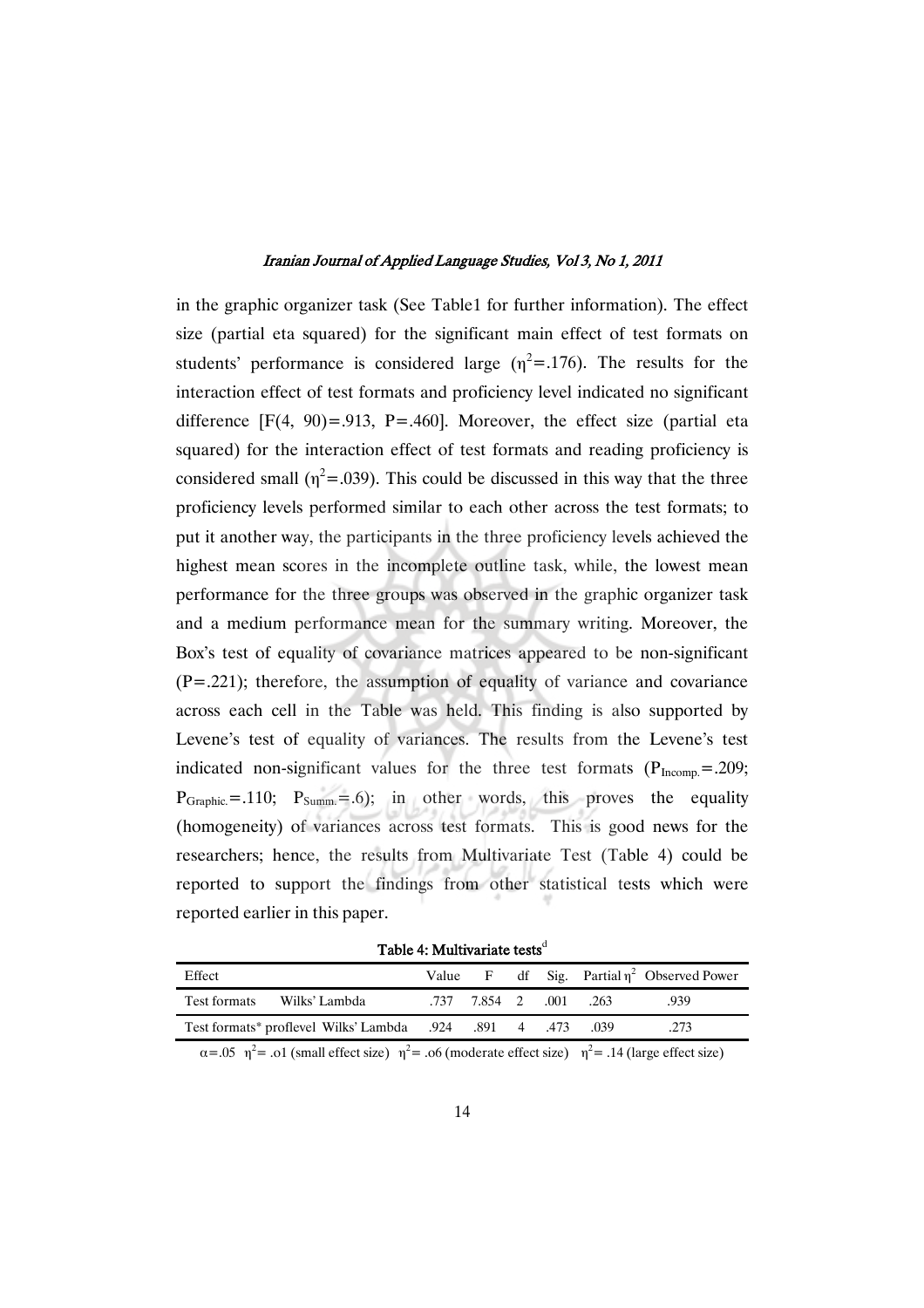As it is depicted in Table 4, the value of Wilks' Lambda for the test formats (Trial Main Effect) appeared as a significant value ( $F=7.854$ ,  $P=.001$ ). Here, the significance value of Wilks' Lambda indicated a significant Trial Main Effect in which it provides the answer to the second research question of the current research [Is there any significant main effect of response formats (test method effect) on the students' performance across the three response formats? (Trial main effect)]. Moreover, the effect size for the main effect of test formats is considered large  $(\eta^2 = 0.263)$ . It is interpreted that there is a significant effect of response formats on students' performance across these formats, or, to put it other way, the students did perform differently in each of the response formats. It could be interpreted that, the incomplete outline was the easiest task for them to complete while the graphic organizer was a difficult task to accomplish. In contrast, the value of Wilks' Lambda revealed a nonsignificant interaction effect of response formats and proficiency levels (F=.891, P=.473). Besides, the effect size for the interaction effect of test formats and reading proficiency is considered small ( $\eta^2$  = .263). Therefore, the third research question [Is there any significant interaction effect of response formats and reading proficiency on the students' performance across the three response formats? (Interaction effect)] is answered in a way that the respondents treated the response formats similarly regardless of their level of proficiency. It means that for the three proficiency levels, incomplete outline was the easiest task and the graphic organizer due to the task unfamiliarity was the most difficult task and the summary writing task was a task of medium difficulty to all proficiency levels.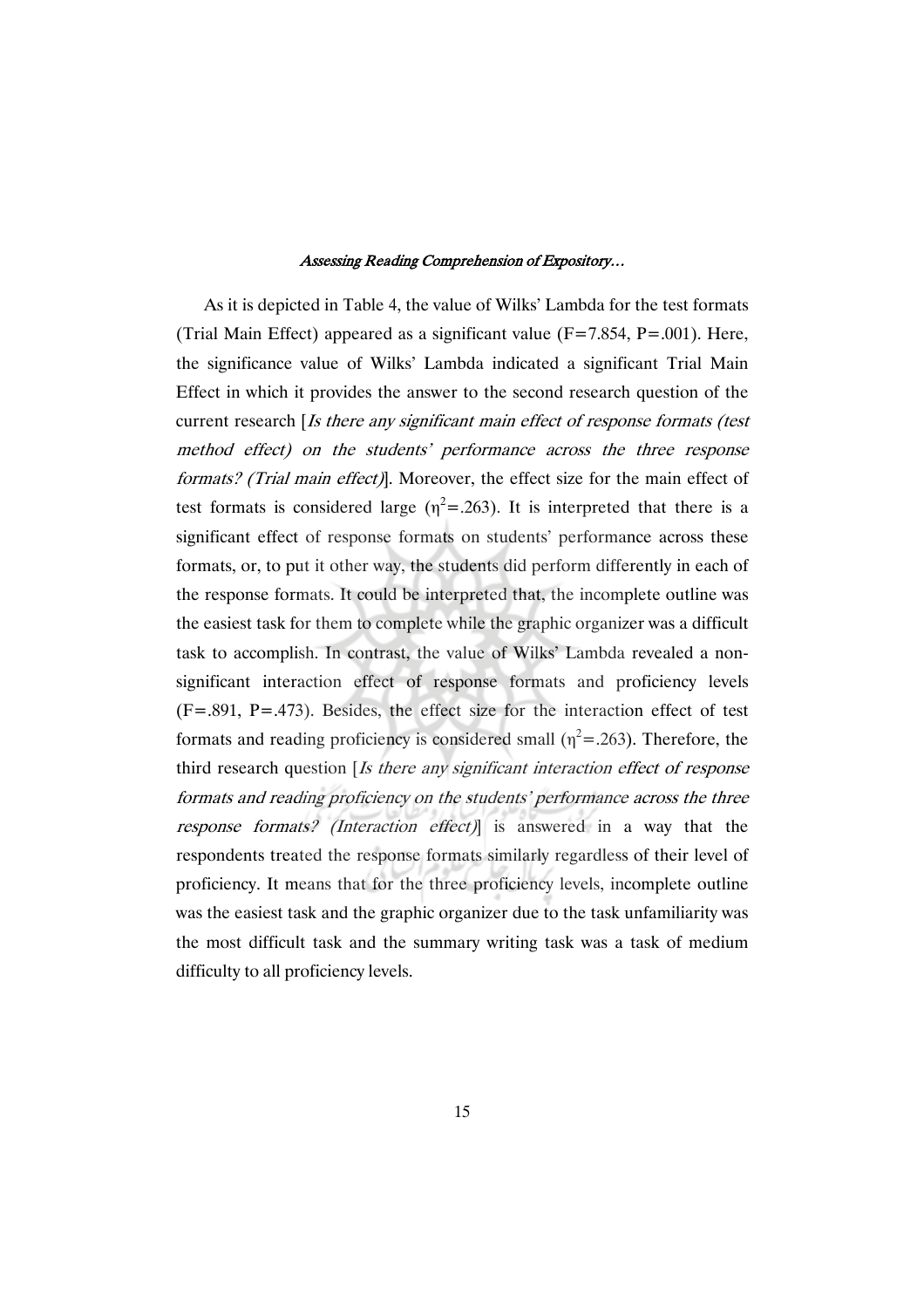| Source            | Type III Sum of Squares df Mean Square |         | -F    |      | Sig. Observed Power |
|-------------------|----------------------------------------|---------|-------|------|---------------------|
| Proficiency level | 3793.44                                | 1896.72 | 3.875 | .028 | .672.               |
| Error             | 22027.782                              | 489.506 |       |      |                     |
|                   |                                        |         |       |      |                     |

Table 5: Tests of between-subjects effects

 $\alpha$ = 05

By scrutinizing the Between-Subject Effect Table, the answer to the first research question in the current research will be provided [Is there any significant main effect of reading proficiency on the students' performance across the three response formats? (Treatment main effect)]. Test of Between-Subject Effects revealed that there is a significant treatment effect [F (2,45)=3.875; P=.028] of reading proficiency on students' performance across the three response formats. This means that the highest performance mean score in all of the three response formats belonged to the high-achievers, whereas the lowest performance mean score had been observed in the lowachiever group and the intermediate-achievers' performance mean stood somewhere in the middle point of the two other groups. This illustrates that as the reading proficiency increases the performance on the three response formats increases, vice versa.

| <b>L'avie 0. Fail wise Comparisons (Fronciency levels)</b> |            |                 |      |                                        |             |  |  |
|------------------------------------------------------------|------------|-----------------|------|----------------------------------------|-------------|--|--|
| (I)                                                        | (J)        | Mean Difference | Sig. | 95% Confidence Interval for Difference |             |  |  |
| Prof.level                                                 | Prof.level | $(I-J)$         |      | Lower Bound                            | Upper Bound |  |  |
|                                                            |            | 10.391          | .05  | $-.011$                                | 20.793      |  |  |
|                                                            |            | $15.750*$       | .008 | 4.347                                  | 27.153      |  |  |
|                                                            |            | 5.359           | .212 | $-3.170$                               | 13.888      |  |  |

Table 6: Pairwise Comparisons

 $1/h$  points

 $1 =$  high-achievers  $2 =$  intermediate-achievers  $3 =$ low-achievers

\*.The mean difference is significant at the .05 level

The result of Pairwise Comparisons (post-hoc) for the proficiency levels revealed that there is a significant difference only between the high-achievers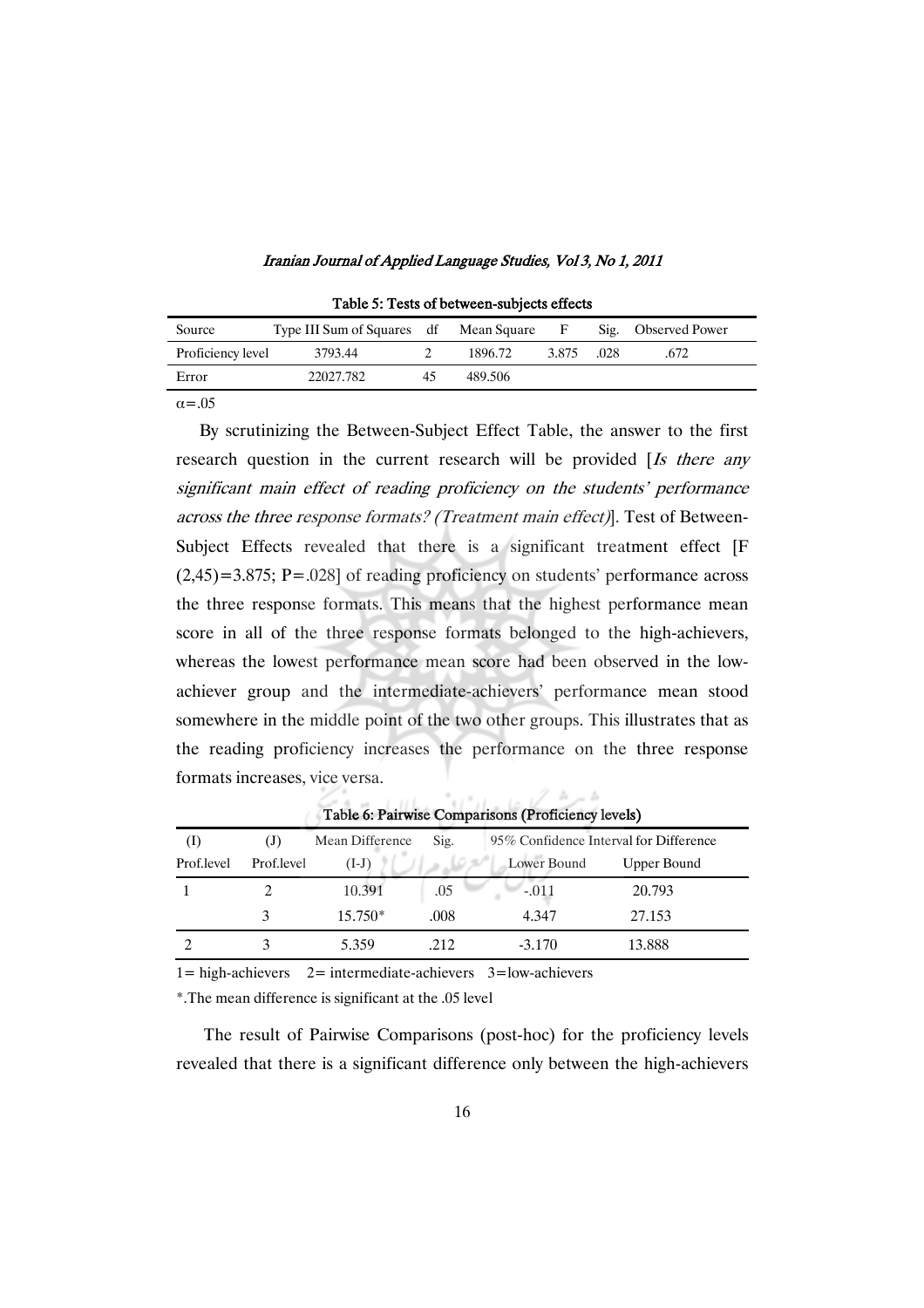and the low-achievers ( $P = .008$ ), while no statistically significant difference had been observed between the other groups of proficiency.

| (I)                   | (J) | Mean Difference | Sig. | 95% Confidence Interval for Difference |             |
|-----------------------|-----|-----------------|------|----------------------------------------|-------------|
| testformat testformat |     | $(I-J)$         |      | Lower Bound                            | Upper Bound |
|                       |     | $14.485*$       | .000 | 7.135                                  | 21.835      |
|                       | 3   | 8.068*          | .023 | 1.143                                  | 14.993      |
|                       |     | $-6.417*$       | .026 | $-12.028$                              | $-.805$     |

Table 7: Pairwise Comparisons (Test formats)

1= Incomplete Outline 2= Graphic Organizer 3=Summary Writing

\*.The mean difference is significant at the .05 level

The result of Pairwise Comparisons (post-hoc) for the test formats indicated significant differences  $(p<.05)$  among the three response formats (See Table 6 for further information). It is interpreted that the mean score for the three response formats statistically differs from each other.

As it is depicted in Figure 1, the interaction of proficiency levels and response formats has a clear cut indicator among the performance of the three proficiency groups. In this figure, it is illustrated that with the increase of academic reading ability (reading proficiency the test takers' performance on the three response formats (test formats) has increased. In the case of graphic organizer task, the proficiency level did not really matter as the lowest mean of the performance for the three groups was observed on this task. From the respondents' feedback, it was revealed that they were not familiar with this kind of test task and they failed to accomplish the task successfully but they felt easy to complete the incomplete outline task as some of the ideas were already completed. Moreover, some of the participants who thought that they were not good at writing proficiency were reluctant to write a summary out of the text they had read.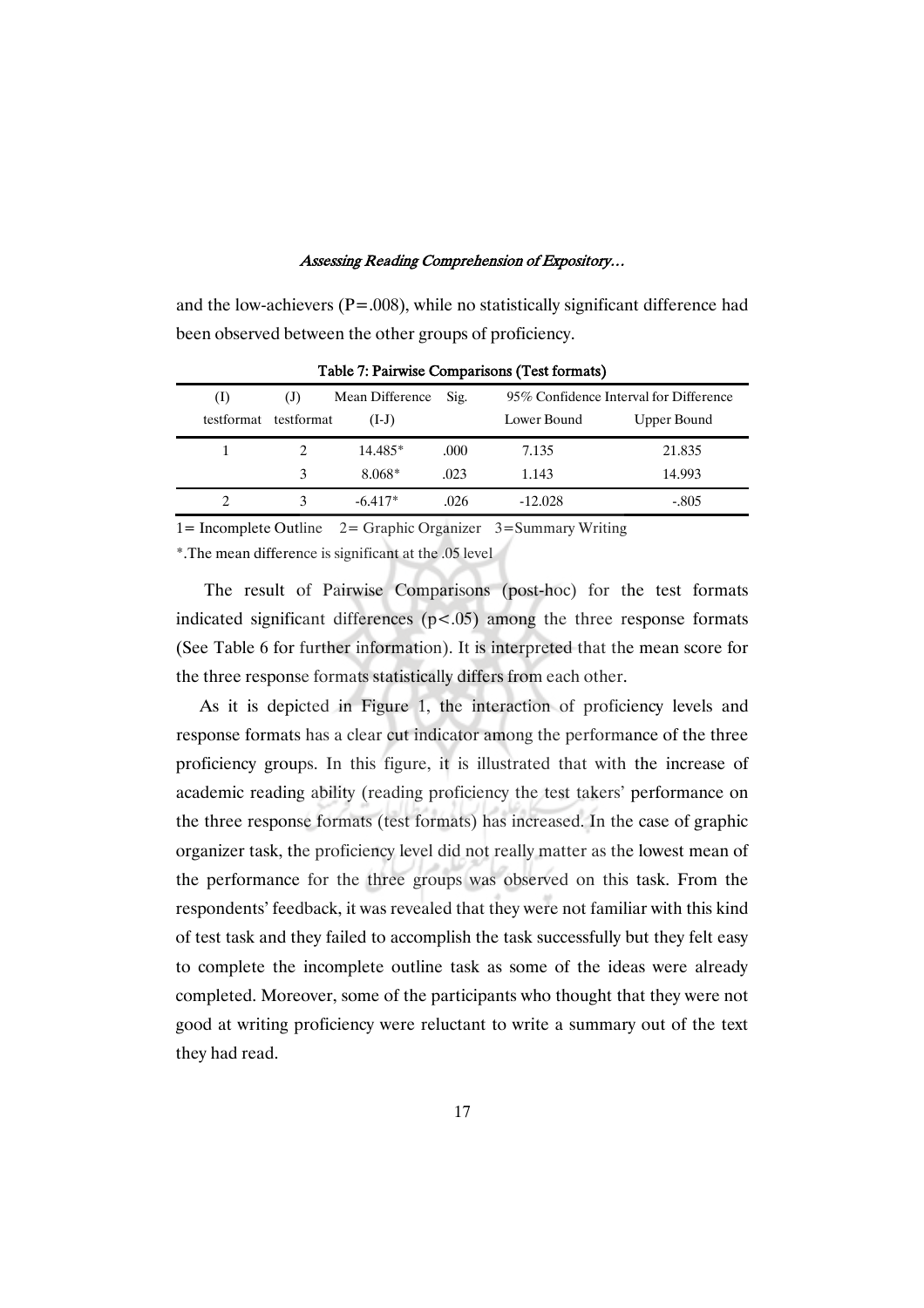



Figure 1. Interaction plot of proficiency levels and test formats

- 1. The means of the incomplete outline task for the three proficiency levels (high=90.25; intermediate=73.27; low=70.64)
- 2. The means of the graphic organizer task for the three proficiency levels (high=67.12; intermediate=64.65; low=58.93)
- 3. The means of the summary writing task for the three proficiency levels (high=80.38; intermediate=68.65; low=60.93)

\*\* Test formats (1= incomplete outline; 2= graphic organizer; 3= summary writing)



# 7. Discussion

Reading researchers have argued that different test formats seem to measure different aspects of language ability (Graesser, Hoffman, and Clark, 1980; Kintsch and Yarbrough, 1982; Lewkowicz, 1983; Reder and Anderson, 1980; Shohamy, 1984; Shohamy and Inbar, 1991; Kobayashi, 1995, 2002; Cutting and Scarborough, 2006; Francis et al., 2006). The multiple-choice format, for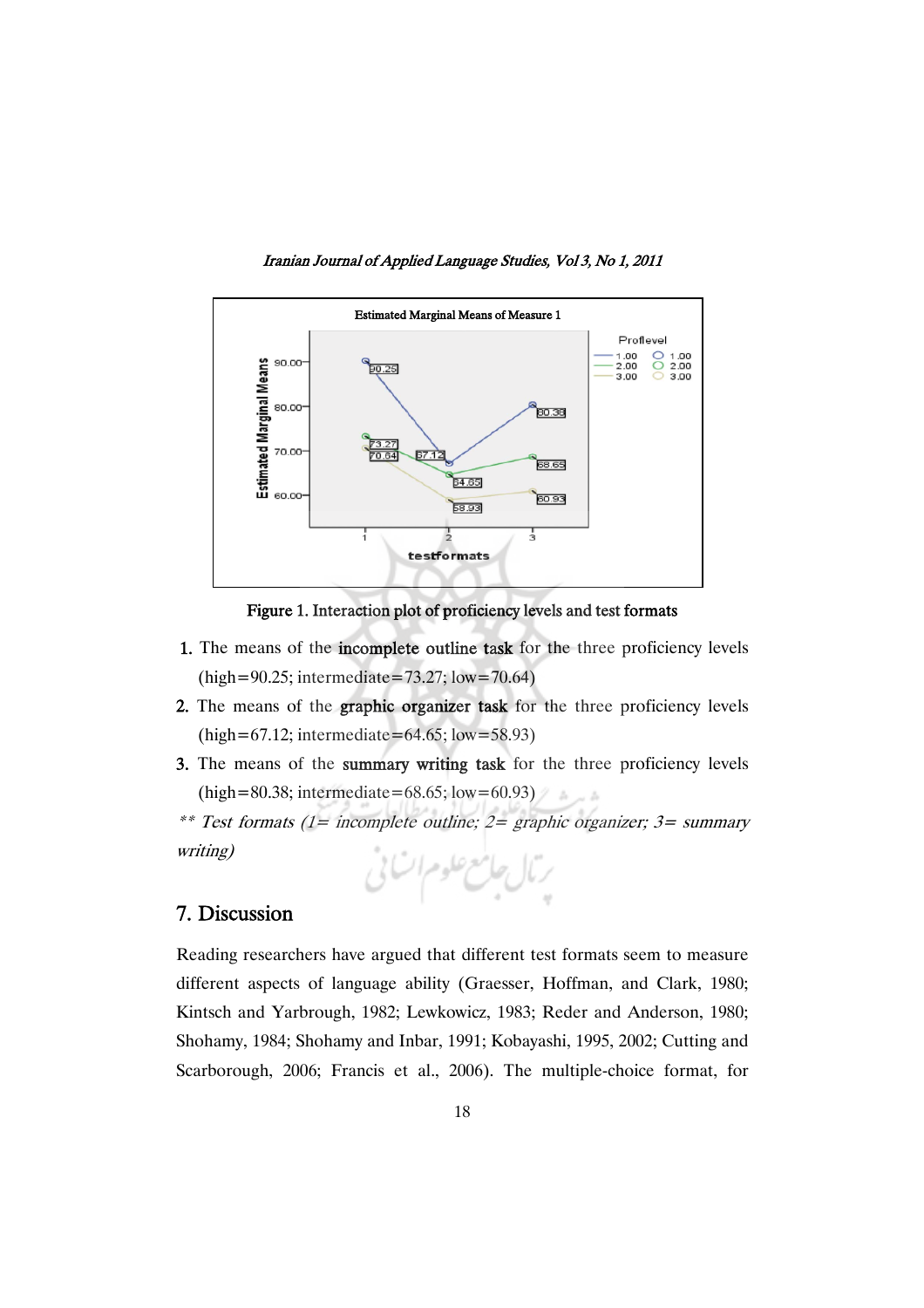example, has been heavily criticized because it seems that test takers can guess the right answer without fully understanding the reading passage (Nevo, 1989; Katz, Lautenschalger, Blackburn, and Harris, 1990; Royer, 1990; Weir, 1993). The use of alternatives to multiple-choice formats has been proposed by language testers (e.g., Brown and Hudson, 1998) and their test validity has been examined. Many studies on reading assessment experienced different techniques –with their potential merits and demerits– which might be used to assess reading comprehension; however, Alderson (2000) believes that: "... no single test method can fulfil all the varied purposes for which we might test" (p. 203). He continues to argue that it would be naive to assume that because a test method is widely used it is therefore 'valid'. Moreover, it would be more reasonable to use multiple measures (test methods) to assess an ability in order to draw more valid and accurate results of the variable of interest because each test method measures a specific aspect of language ability.

Kobayashi (1995, 2002) scrutinized the effects of text organization and response format on second language learners' performance in reading comprehension tests. She argues that there is an interaction between text organization and test format and this interaction significantly affected students' performance on reading comprehension tests. Moreover, she continues to argue that more proficient learners achieved higher scores in summary writing and open-ended questions when texts were more clearly organized. Kobayashi's (2002) findings support the findings of the current research with respect to the respondents' proficiency level in summary writing task in which the skilled respondents outperformed the intermediate- and the low-achievers, respectively. However, Kobayashi's findings in the correlations coefficients between students' proficiency and the reading comprehension performance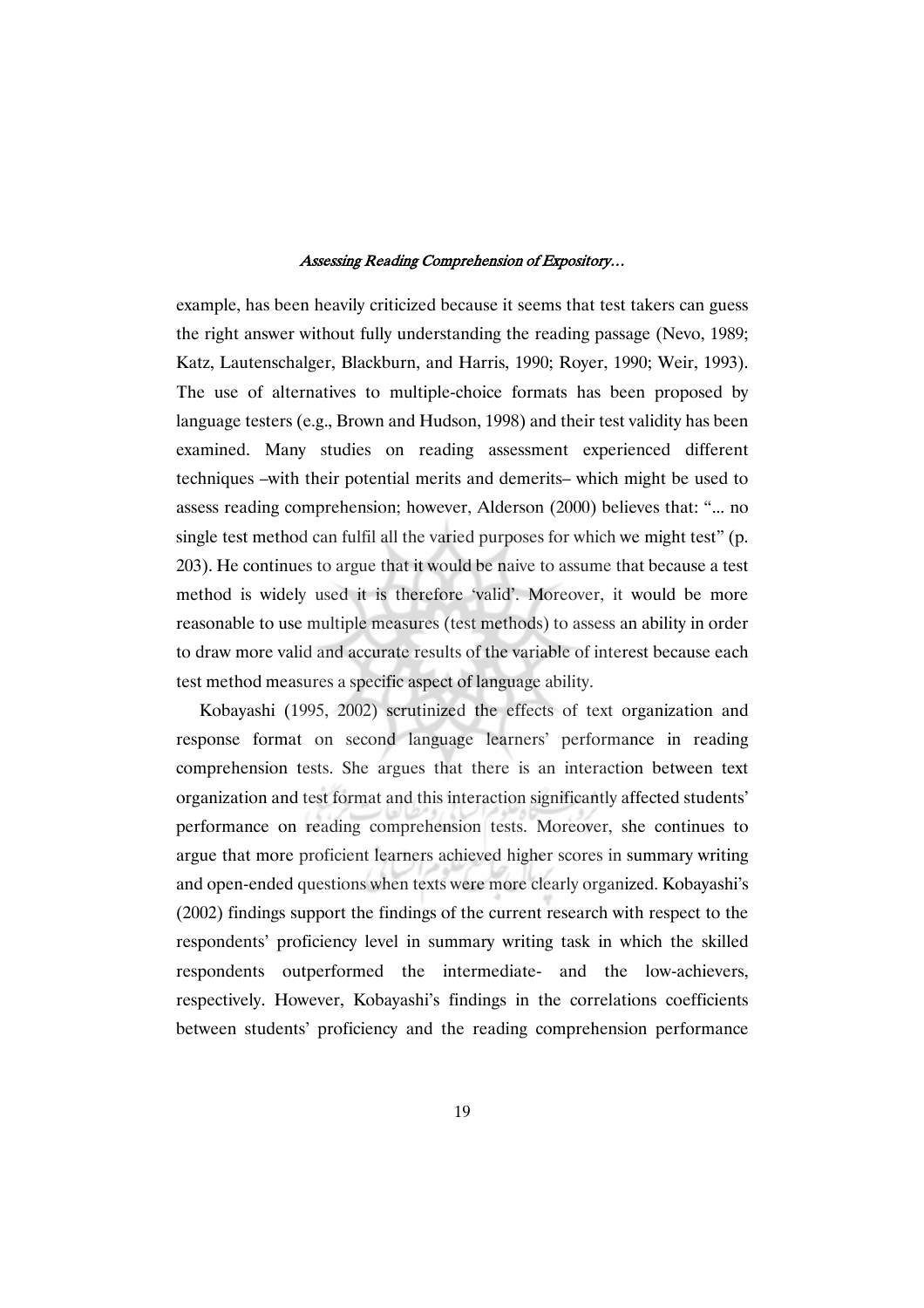were found contrary to the findings of the current research which indicated the null effect of proficiency on graphic organizer task.

In another study, Vongpumivitch (2004) conducted a research examining the nature of the knowledge of text structure by investigating the performance of ESL test takers on four test tasks designed to measure the knowledge of text structure: an incomplete outline, a graphic organizer, a summary writing, and a set of open-ended questions. She argues that each of the four tasks measured the knowledge of text structure to different extents. The finding of her study revealed that incomplete outline task was the easiest task of all, while the graphic organizer was located as the most difficult task. The findings of the present study are in line with those of Vongpumivitch's study (2004) in that the incomplete outline was always the easiest task, while the hardest task was the graphic organizer task. Carrell (1987b) agrees that outlines are popular in reading classrooms because of their emphasis on the hierarchy of ideas; a reader can easily return to the top-level ideas in a text by looking back at an outline. Contrary to the Carrell's positive view towards effectiveness of outline task, Tuckman (1993) in a study on first language reading found that outlining can be problematic because (a) many students were not used to create an outline of a reading passage, and (b) even after being taught about outlining, many students were still not able to make outlines appropriately.

Vongpumivitch (2004) also found a significant relationship between the knowledge of text structure and academic reading ability (reading proficiency), and language ability as a whole. This finding of Vongpumivitch's study supports the finding of the current research as the higher the reading proficiency levels, the better would be their performance on the test tasks. Kobayashi (2002) and Vongpumivitch (2004) agree on that, the summary writing task was the easiest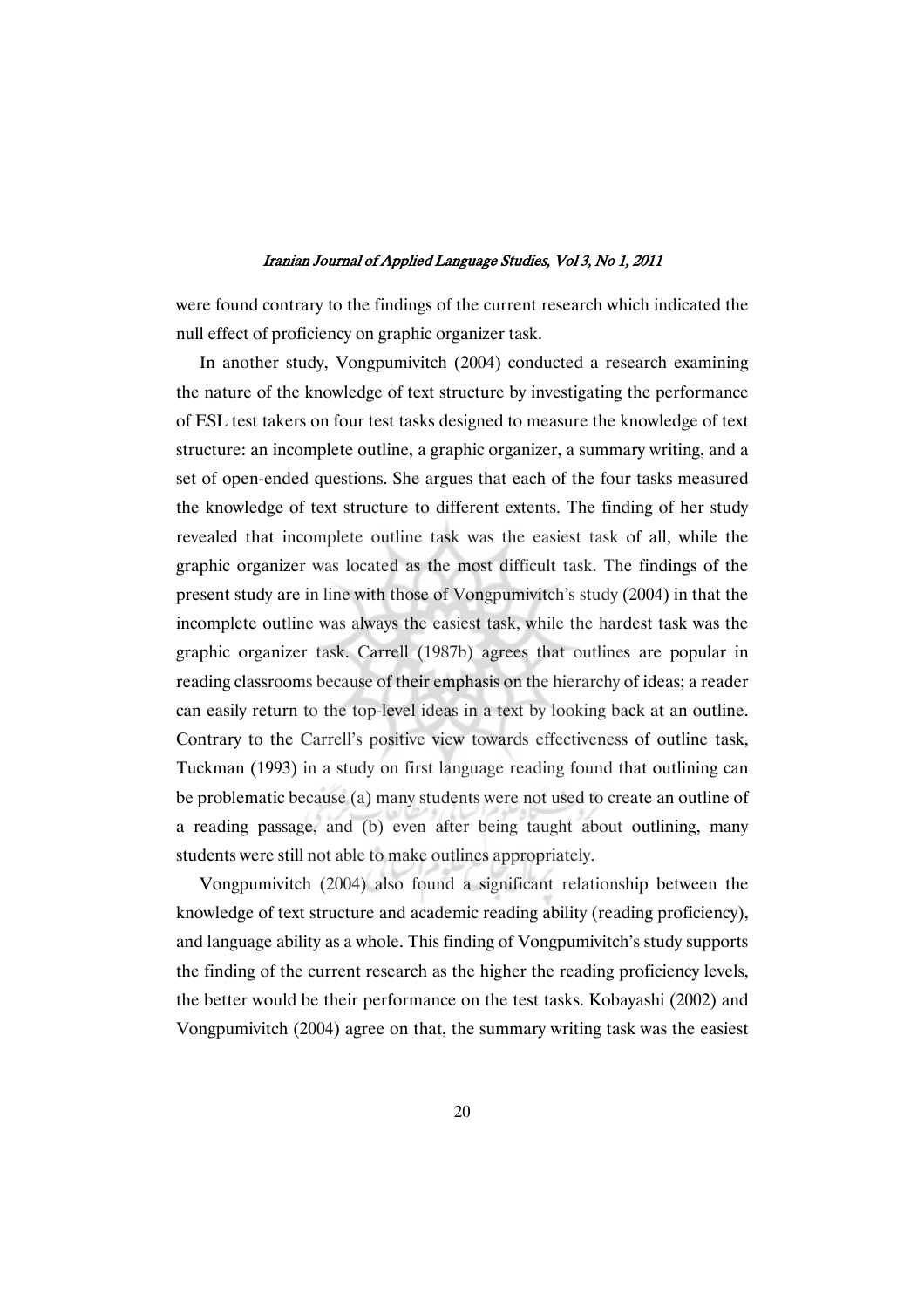task [after the incomplete outline task] when the respondents were requested to locate the main idea of the reading task in hand.

Ozuru, et al. (2007) believe that the test format which is used to assess comprehension of expository text is of a paramount significance. They continue to argue that the same reader may appear to be a relatively strong or weak reader depending on a specific reading comprehension task used to assess his/her reading comprehension ability. Therefore, it is recommended to apply a variety of test formats to assess reading comprehension of expository text to come up with the most appropriate test method to be used in reading research and practice. Yet, there is a big gap of research interest in investigating the plausible relationship between test tasks and text structure across available research literature which calls for a closer scrutiny. The researchers would like to recommend the replication of the current research with different text structures and response formats in other ESL contexts. It is argued that variables like topical knowledge and the task familiarity would drastically affect the test takers' performance, hence, affect the validity and generalizability of the sampled performance.

ثرة ب<sup>ش</sup>سكاه علوم انسانى ومطالعات *فريخى*<br>بريال جامع علوم انسانى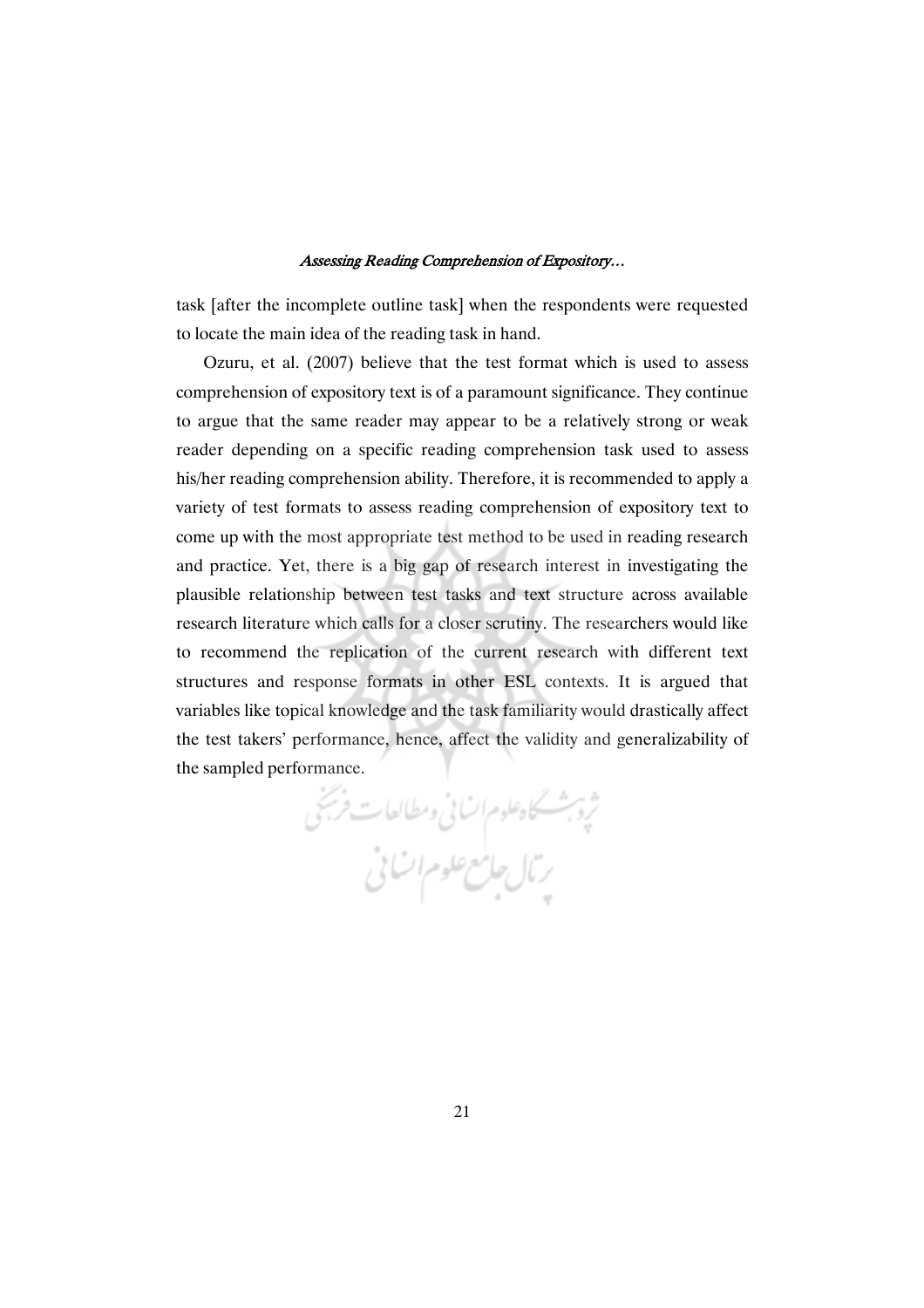# References

- Akhondi, M. (2011). Measuring the knowledge of expository text structure across different text types and response formats in an ESL academic context. Unpublished PhD dissertation, Universiti Putra Malaysia.
- Alderson, J. C. (2000). Assessing Reading, Cambridge, UK: Cambridge University Press.
- Aulls, M. W. (1975). "Expository paragraph properties that influence literal recall", Journal of Reading Behavior, 7(4), pp. 391-400.
- Arshad abd. S. (2004). Essentials of Language Testing for Malaysian Teachers, Serdang: University Putra Malaysia Press.
- Bachman, L. F. (1990). Fundamental Considerations in Language Testing, Oxford University Press.
- Bachman, L. F., and Palmer, A. S. (1996). *Language Testing in Practice*, Oxford: Oxford University Press.
- Brantmeier, C. (2006). "Readers' gender and test method effect in second language reading", Forum on Public Policy, pp. 1-36.
- Brown, J. D., and Hudson, T. (1998). "The alternatives in language assessment", TESOL Quarterly, 32(4), pp. 653-675.
- Buck, G. (2001). Assessing Listening, Cambridge, UK: Cambridge University Press.
- Carrell, P. L. (1992). "Awareness of text structure: effects on recall", Language Learning, 42(1), pp. 1-20.
- Cutting, L. E., and Scarborough, H. S. (2006). "Prediction of reading comprehension: relative contributions of word recognition, language proficiency, and other cognitive skills can depend on how comprehension is measured", Scientific Studies of Reading, 10(3), pp. 277-299.
- Duke, N. K. (2000). "3.6 minutes per day: the scarcity of informational texts in the first grade", *Reading Research Quarterly*, 35, pp. 202-224.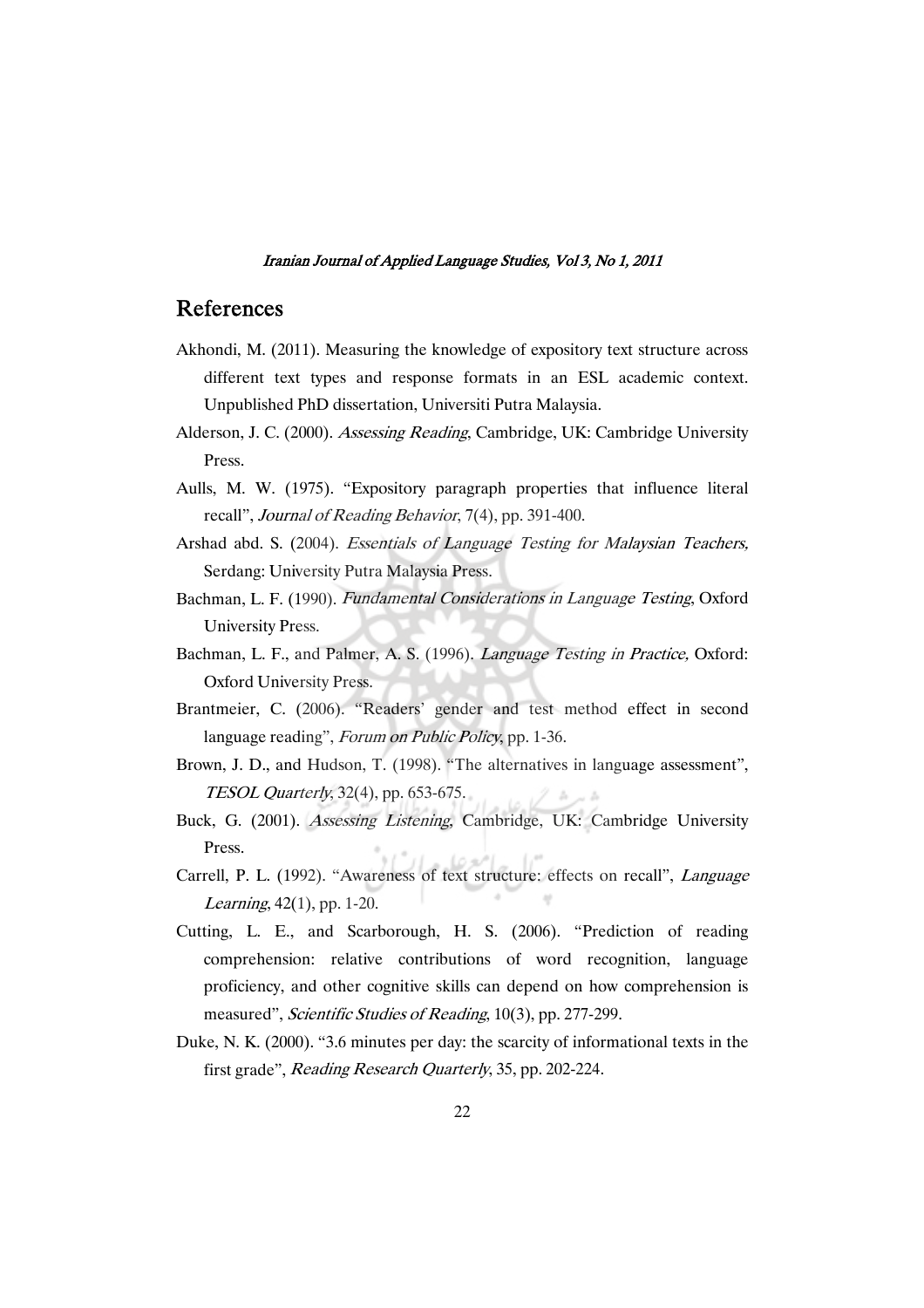- Fletcher, J. M. (2006). "Measuring reading comprehension", *Scientific Studies of* Reading, 10(3), pp. 323-330.
- Francis, D. J., Snow, C. E., August, D., Carlson, C. D., Miller, J., and Iglesias, A. (2006). "Measures of reading comprehension: a latent variable analysis of the diagnostic assessment of reading comprehension", Scientific Studies of Reading, 10(3), pp. 301-322.
- Graesser, A. C., Hoffman, N. L., and Clark, L. F. (1980). "Structural components of reading time", Journal of Verbal Learning and Verbal Behavior, 19, pp. 135- 151.
- Grabe, W., and Stoller, F. (2002). Teaching and Researching Reading, New York: Longman.
- Hall, K. M., Markham, J. C., and Culatta, B. (2005). "The development of the early expository comprehension assessment (EECA): a look at reliability", Communication Disorders Quarterly, 26(4), pp. 195-206.
- Hall, K. M., Sabey, B. L., and McClellan, M. (2005). "Expository text comprehension: helping primary-grade teachers use expository texts to full advantage", Reading Psychology, 26, pp. 211-234.
- Johnson, E. S., Jenkins, J. R., and Jewell, M. (2005). "Analyzing components of reading on performance assessments: an expanded simple view", Reading Psychology, 26, pp. 267-283.
- Katz, S., Lautenschalger, G., Blackburn, A., and Harris, F. (1990). "Answering reading comprehension items without passages on the SAT", Psychological Science, 1, pp. 122-127.
- Kendeou, P., and van Den Broek, P. (2007). "The effects of prior knowledge and text structure on comprehension processes during reading of scientific texts", Memory and Cognition, 35(7), pp. 1567-1577.
- Kintsch, W., and Yarbrough, J. C. (1982). "Role of rhetorical structure in text comprehension", Journal of Educational Psychology, 74(6), pp. 828-834.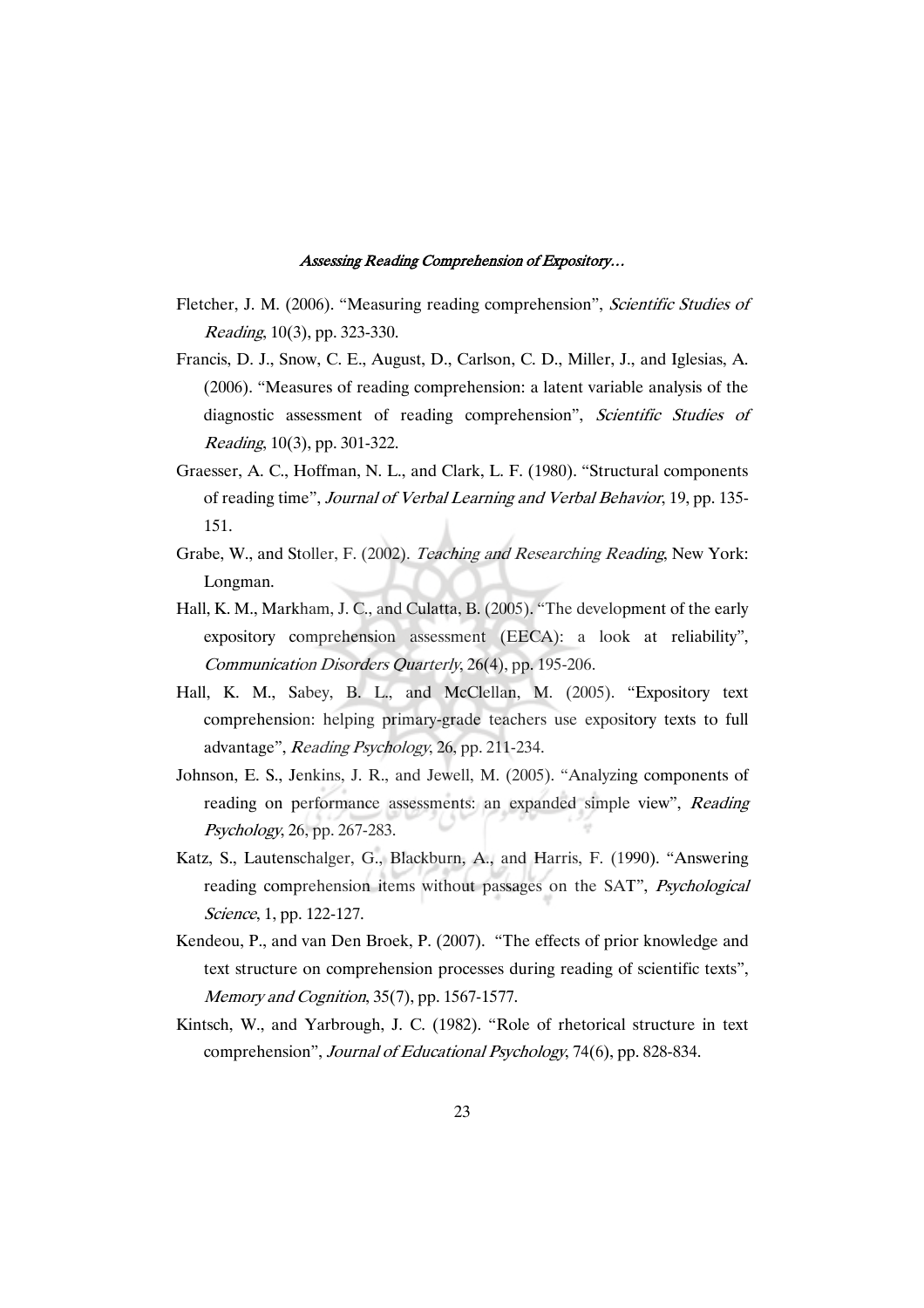- Kobayashi, M. (1995). Effects of text organization and test format on reading comprehension test performance. Unpublished PhD dissertation, Thames Valley University.
- Kobayashi, M. (2002). "Method effects on reading comprehension test performance: text organization and response format", Language Testing, 19(2), pp. 193-220.
- Lewkowicz, J. A. (1983). Method effect on testing reading comprehension: Acomparison of three methods. Unpublished MA Thesis, University of Lancaster.
- Meyer, B. J. F. (1975). The Organization of Prose and Its Effects on Memory, Amsterdam: North-Holland Publishing Company.
- Meyer, B. J. F., Brandt, D. M., and Bluth, G. J. (1980). "Use of top-level structure in text: Key for reading comprehension of ninth-grade students", Reading Research Quarterly, 16(1), pp. 72-103.
- Meyer, B. J. F., and Freedle, R. O. (1984). "Effects of discourse type on recall", American Educational Research Journal, 21(1), pp. 121-143.
- Meyer, B. J. F., and Poon, L. W. (2001). "Effects of structure strategy training and signaling on recall of text", Journal of Educational Psychology, 93(1), pp. 141-159. كاه علوم ات) في ومطالعا به
- Nevo, N. (1989). "Test-taking strategies on a multiple-choice test of reading comprehension", Language Testing, 6(2), pp. 199-215.
- Nassaji, H. (2003). "Higher-level and lower-level text processing skills in advanced ESL reading comprehension", The Modern Language Journal, 87(2), pp. 261- 276.
- Nassaji, H. (2007). "Schema theory and knowledge-based processes in second language reading comprehension: a need for alternative perspectives", Language Learning, 57(1), pp. 79-113.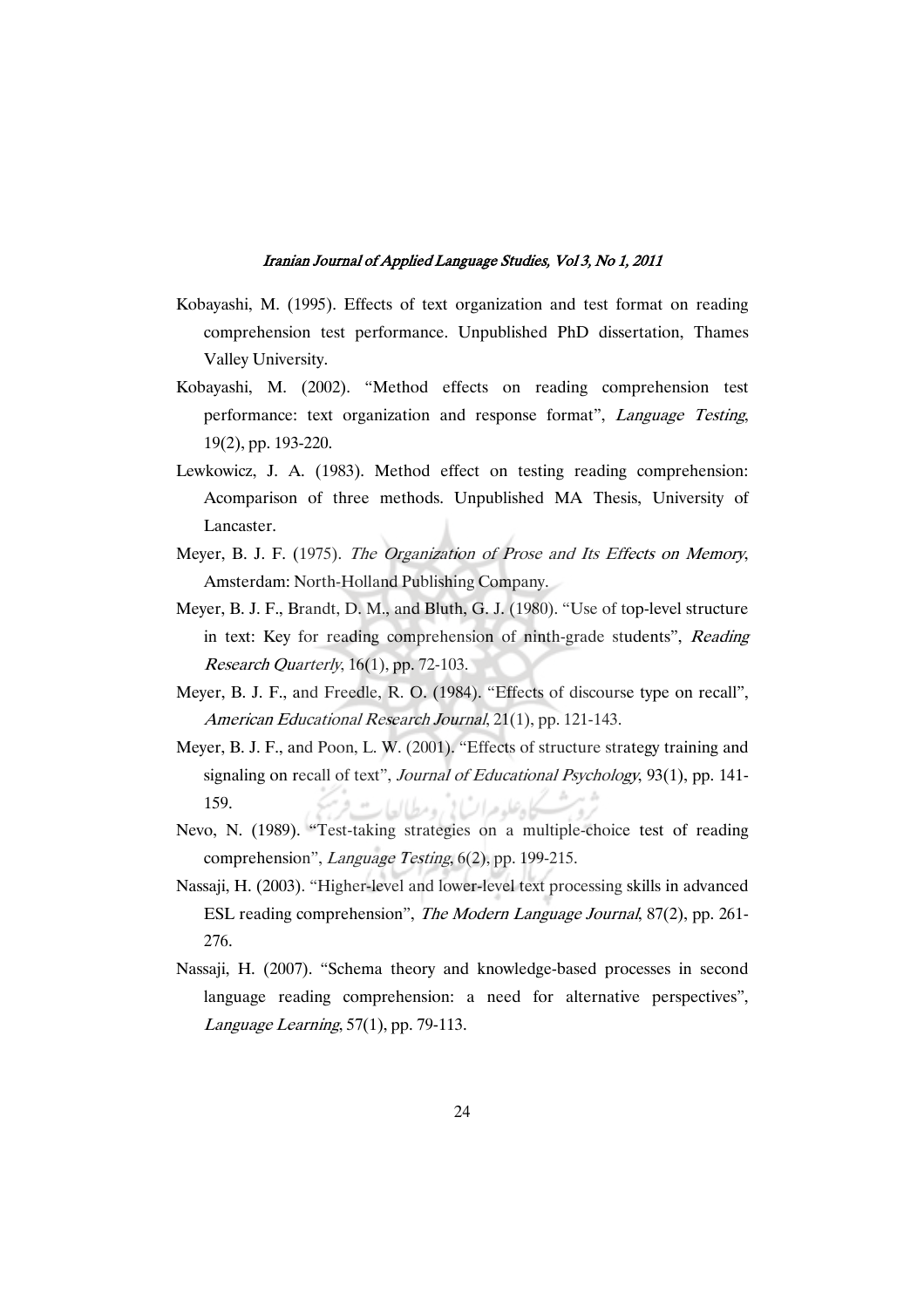- Ozuru, Y., Best, R., Bell, C., Witherspoon, A., and McNamara, D. S. (2007). "Influence of question format and text availability on the assessment of expository text comprehension", *Cognition and Instruction*, 25(4), pp. 399-438.
- Pearson, P. D., and Hamm, D. N. (2005). "The assessment of reading comprehension: A review of practices – past, present, and future", (pp. 13-69), in Paris, S. G., and Stahl, S. A. (eds.), Children's Reading Comprehension and Assessment. Mahwah, NJ: Lawrence Erlbaum Associates Publishers, pp. 131- 160.
- RAND Reading Study Group. (2002). Reading for understanding: Toward an R&D program in reading comprehension, Washington, DC: RAND Education.
- Raap, D., and van den Broek, P. (2005). "Dynamic text comprehension: an interactive view of reading", Current Directions in Psychological Science, 14, pp. 276-279.
- Reder, L. M., and Anderson, J. R. (1980). "A comparison of texts and their summaries: Memorial consequences", Journal of Verbal Learning and Verbal Behavior, 19(2), pp. 121-134.
- Royer, J. (1990). "The sentence verification technique: a new direction in the assessment of reading comprehension", in Legg, S. and Algina, J. (eds.), Cognitive Assessment of Language and Math Outcomes, Norwood, NJ: Ablex.
- Shohamy, E. (1984). "Does the testing method make a difference? The case of reading comprehension", *Language Testing*, 1(2), pp. 147-170.
- Shohamy, E., and Inbar, O. (1991). "Validation of listening comprehension tests: The effect of text and question type", *Language Testing*, 8(1), pp. 23-40.
- van den Broek, P., Fletcher, C. R., and Risden, K. (1993). "Investigation of inferential processes in reading: A theoretical and methodological integration", Discourse Processes, 16, pp. 169-180.